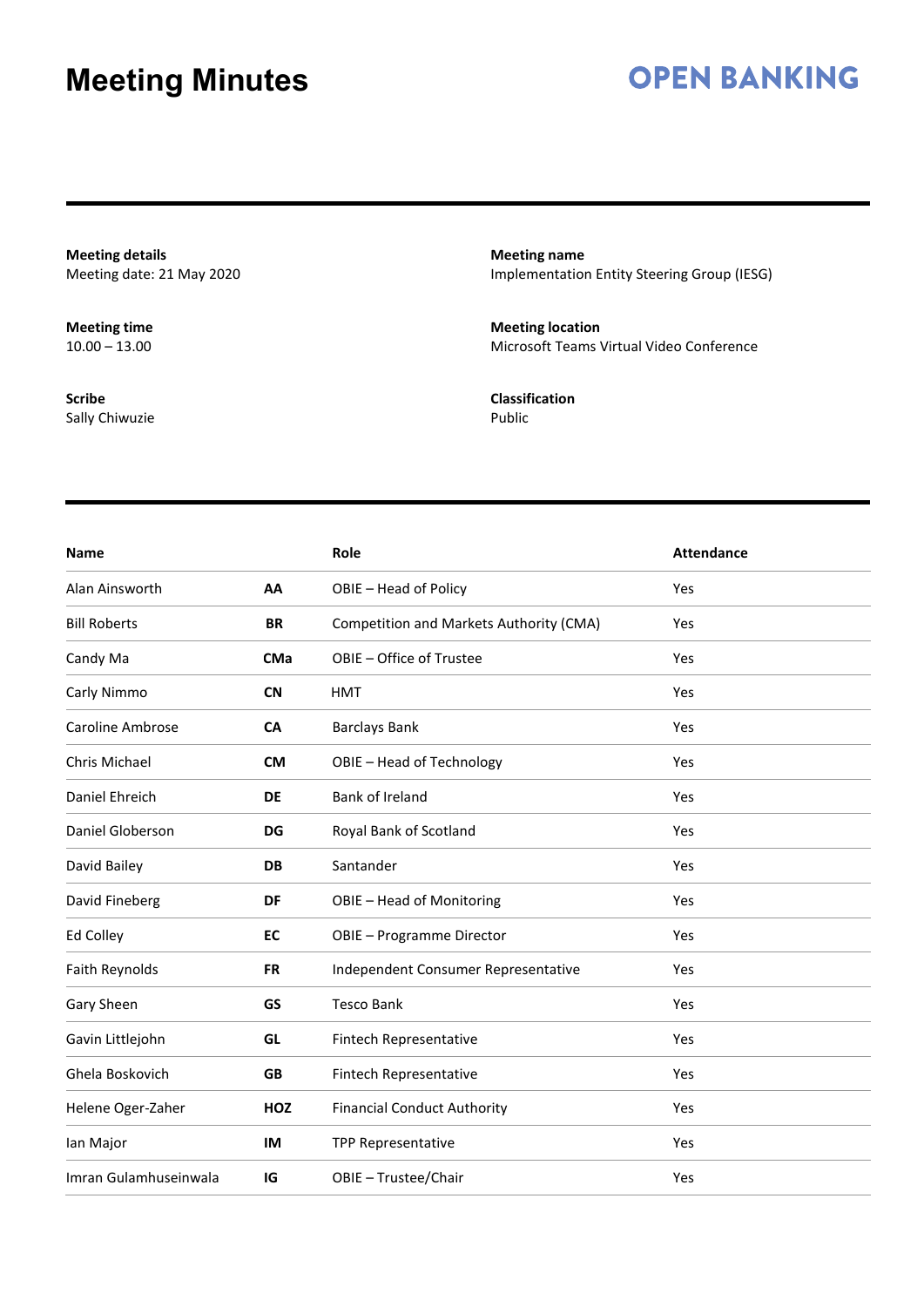## **OPEN BANKING**

| Mark Chidley                  | <b>MCH</b> | Independent SME Representative                 | Yes                       |  |  |
|-------------------------------|------------|------------------------------------------------|---------------------------|--|--|
| Matt Cox                      | <b>MC</b>  | Nationwide Bank                                | Yes                       |  |  |
| Phillip Mind                  | <b>PM</b>  | <b>UK Finance</b>                              | Yes                       |  |  |
| <b>RH</b><br>Roy Hutton       |            | Allied Irish Bank                              | Yes                       |  |  |
| Sally Chiwuzie                | <b>SC</b>  | <b>OBIE IESG Secretariat</b>                   | Yes                       |  |  |
| Stephen Wright                | <b>SW</b>  | Royal Bank of Scotland                         | Yes                       |  |  |
| <b>Thear Sabri</b><br>TS      |            | <b>Electronic Money Association</b>            | Yes                       |  |  |
| <b>VH</b><br>Vicki Hassan     |            | Danske Bank                                    | Yes                       |  |  |
| <b>Apologies</b>              |            |                                                |                           |  |  |
| <b>Name</b>                   |            | Role                                           | <b>Delegate</b>           |  |  |
| <b>Hetal Popat</b>            | <b>HP</b>  | <b>HSBC</b>                                    | N/A                       |  |  |
| Paul Horlock                  | <b>PH</b>  | Stakeholder Engagement, Standards and Strategy | N/A                       |  |  |
| <b>Robert White</b>           | <b>RW</b>  | Santander                                      | David Bailey (DB)         |  |  |
| Simon McDougall<br><b>SMD</b> |            | <b>Information Commissioners Office</b>        | Jenny Vega Destello (JVD) |  |  |
| Stephen Smith                 | SS         | Lloyds Banking Group                           | Richard Rous (RR)         |  |  |

#### **No. Agenda item**

#### **1.a – 1.b HOUSEKEEPING: MINUTES AND ACTION LOG**

- 1.1. **IG** welcomed IESG members to the Microsoft Teams virtual video conference, hoping that everyone had remained safe and personally unaffected by the crisis. **IG** reminded IESG members of housekeeping rules – use the chat where required and either **IG** or **SC** would pick up as often as possible.
- 1.2. In terms of the agenda, **IG** stated that it is light, the difference between this and the last IESG is the fact that the Roadmap had not been published by the last IESG which took place on 29 April 2020. **IG** stated that there would be time dedicated to discussing the published Roadmap, including airing clarifications and viewpoints. **IG** requested that IESG members take advantage of this public forum and that he might request individual contributions if necessary.
- 1.3. **IG** informed IESG members of two suggested AOB items –**GL** had requested to provide IESG members with an update on GOFCCOE activities and **MCH** wanted to give an SME update. **IG** stated that he would be happy to take further requests in the chat.
- 1.4. In terms of the minutes from the IESG of May 2020, **IG** mentioned that **BR** identified an error *– agenda item 2.d – Revised Roadmap – Consultation Update* - *'07 June'* should have been *'07 July'* as contained within 2.45, 2.46 and 2.47. **IG** informed IESG members that this would rectified ahead of publication. **SC** added that there has been a sentence change requested by **HP** which has been accepted as noncontentious. **MCH** stated that he would send his amendments offline. **IG** approved the minutes with the caveat that **SC** accepts noncontentious amendments, non-contentious amends should be brought forward for discussion before accepting.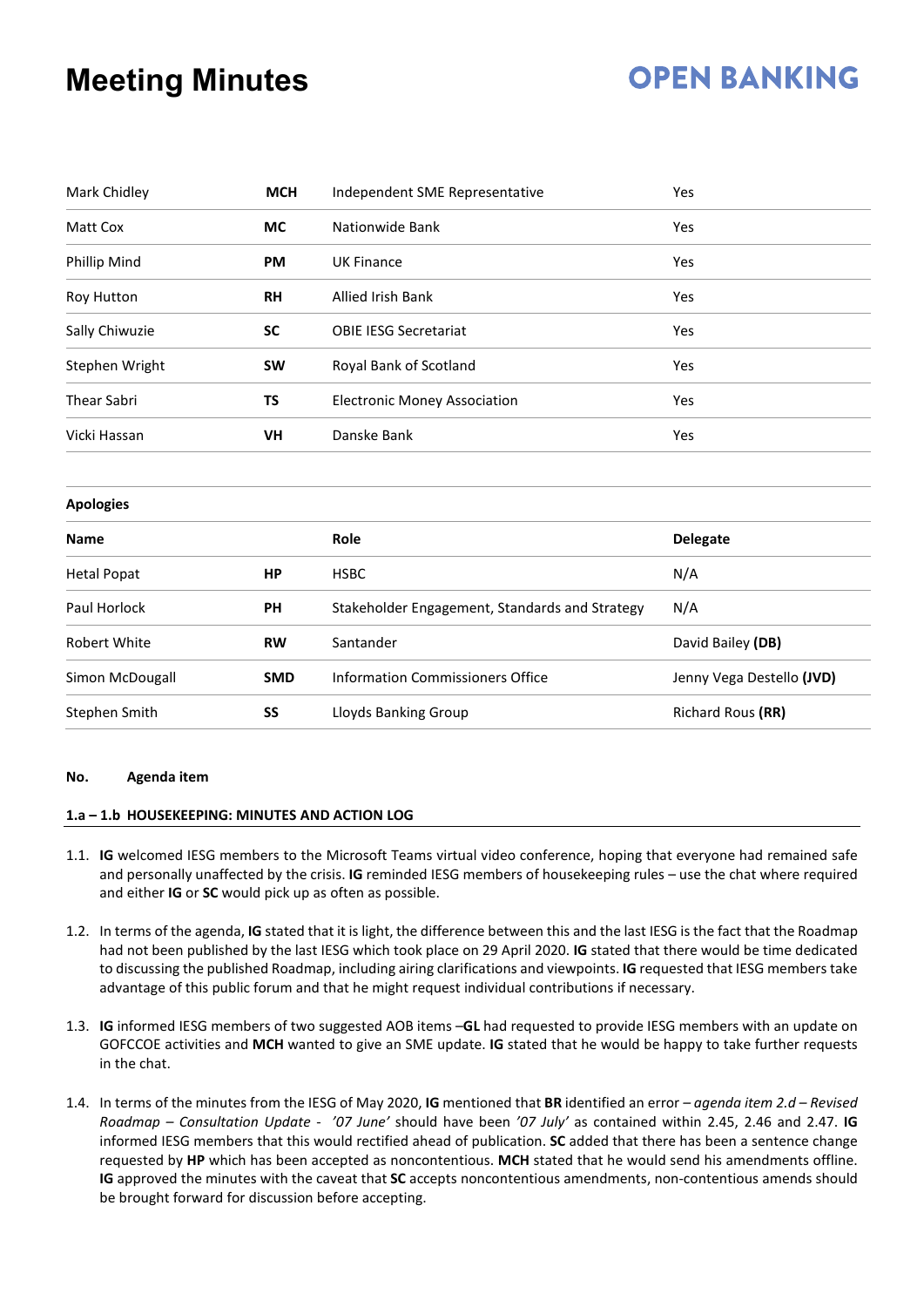## **OPEN BANKING**

#### *APPROVAL – IESG\_APR\_LOG\_073 – April IESG Minutes - IG approved the minutes from the April IESG.*

1.5. **IG** kicked off the discussions about open actions on slide 25 with the following two actions:

1.5.1. #*228 (Programme Update - MI - Improving the MI process and information quality, including eliminating synthetic authentication requests whilst providing TPPs and TSPs with critical real time information on aspects such as availability, performance and quality to be presented as an agenda item at the next IESG (19 November 2019) with all suggestions from IESG members to be sent through to EC by 01/11);* and

1.5.2. #330 *(P14 Evaluation of Efficacy of Account Comparison - As discussed at IESG on 17 October 2019, IESG members to provide stakeholder representations to the Trustee, copying in AA by 25 /10.)*

**IG** stated that these actions are now included within, and would be picked up as part of the relevant Roadmap workstreams. On that basis, **IG** agreed action closure.

1.6. **IG** advised IESG members that the following two actions would be addressed by **EC** as part of the programme update section of the pack – agenda item 1.c.

1.6.1. #451 *(Programme Update – OBIE Status Report – security profile testing to be included as part of the programme update going forward)*.

1.6.2. #452 *(Programme Update – OBIE Status Report – DMS - IG / EC to consider including an update on DMS in the agenda for the May IESG)*

- 1.7. With regards to action #453 *(Covid19 Action Plan),* **IG** confirmed that this discussion forms part of agenda item 2.a.
- 1.8. With regards to #454 *(End User Risk Committee – Action on IESG members to nominate members from their respective groups to join the EURC. AA to provide verbal update at the May IESG*), **IG** stated that he had initially wanted to cover it as part of AOB, but thought it best to close it off at this point. **AA** advised that the EURC confluence page has been set up for risk submissions and a meeting has been scheduled to hold on 07 June 2020. **AA** stated that this will allow enough time to analyse the risks and put a submission together for the IESG meeting scheduled to hold on 24 June 2020.
- 1.9. **IG** advised IESG members that the following two actions will be covered by **AA** and **MCH** respectively as verbal updates in AOB.

1.9.1. *#455 Customer Redress and 90-reauthorisation - OBIE to meet with GL in relation to customer redress and 90-day re-authentication issues).*

1.9.2. *#456 (CBILS – Following MCH's request for this to be investigated further, action on MCH to have offline conversations with CN, TPPs who are involved in this scheme and David Beardmore who is leading the Covid-19 action plan from an OBIE perspective. MCH to provide update at the May IESG).* 

- 1.10. **IG** paused for questions or comments on any of these actions, explaining that any actions arising out of these would be recorded as new actions. There were no questions or comments.
- 1.11. **IG** went on to inform IESG members that **VH** is moving on to a new role within Danske Bank. **IG** thanked **VH** for her contributions as one of the longest standing members of the group and stated that he was looking forward to welcoming her replacement.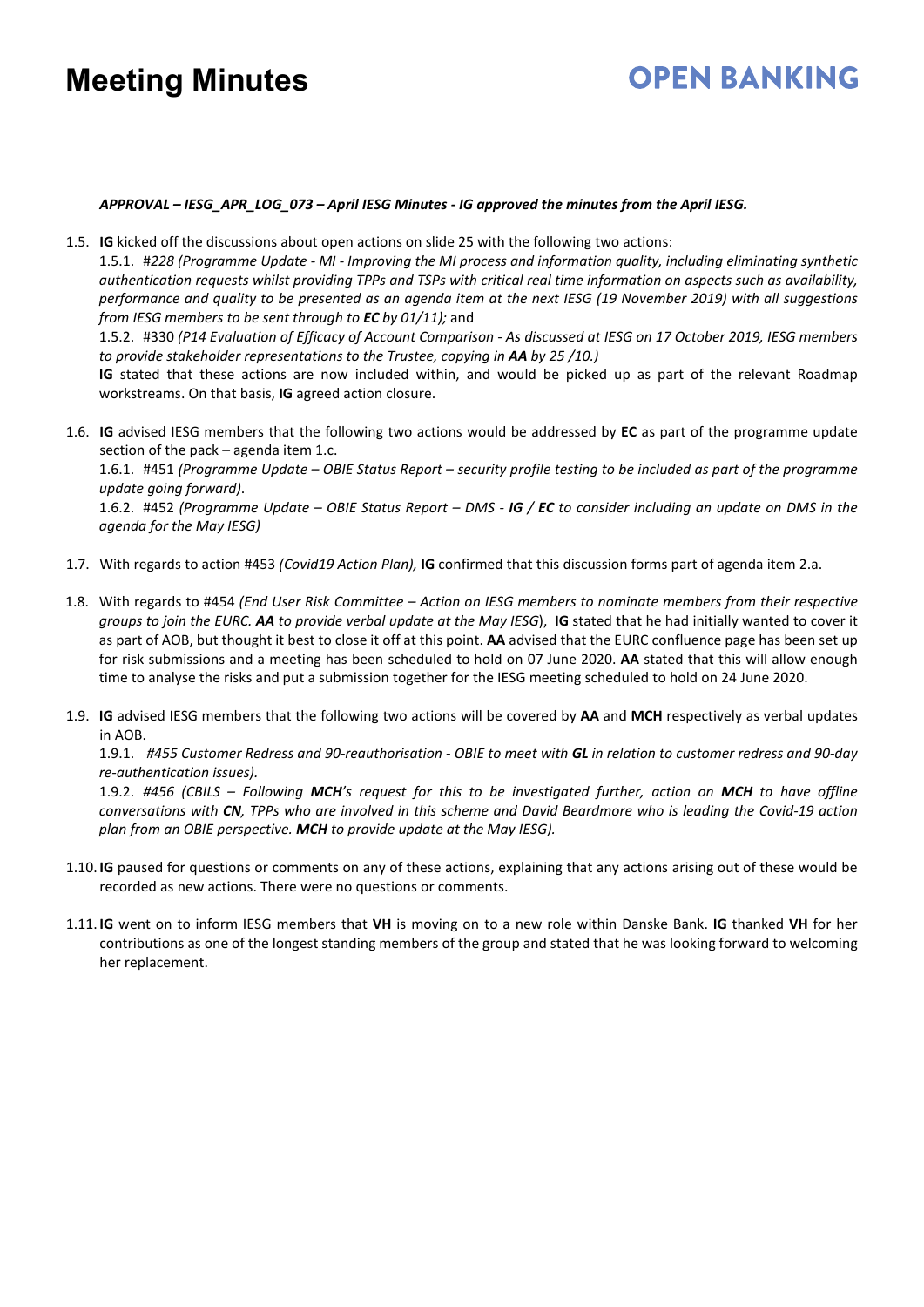## **OPEN BANKING**

#### **ACTIONS**

| <b>Action Number</b> | <b>Date Raised</b> | Owner | <b>Description</b>                                                                                                                                                                                                                                                                                                                                                                                                                                | <b>Notes</b>                                                                                                                                                                                                                                                                                                                                                                                                                                                                                                                                                                                                                                                                                                                                                                                                                                                                                                                                         | <b>Target Date</b> | <b>Status</b> | <b>Date Closed</b> |
|----------------------|--------------------|-------|---------------------------------------------------------------------------------------------------------------------------------------------------------------------------------------------------------------------------------------------------------------------------------------------------------------------------------------------------------------------------------------------------------------------------------------------------|------------------------------------------------------------------------------------------------------------------------------------------------------------------------------------------------------------------------------------------------------------------------------------------------------------------------------------------------------------------------------------------------------------------------------------------------------------------------------------------------------------------------------------------------------------------------------------------------------------------------------------------------------------------------------------------------------------------------------------------------------------------------------------------------------------------------------------------------------------------------------------------------------------------------------------------------------|--------------------|---------------|--------------------|
| IESG 2019 301 228    | 17/10/2019         | EC    | Programme Update - MI - Improving the MI<br>process and information quality, including<br>synthetic<br>authentication<br>eliminating<br>requests whilst providing TPPs and TSPs with<br>critical real time information on aspects such<br>as availability, performance and quality to be<br>presented as an agenda item at the next IESG<br>(19 November 2019) with all suggestions<br>from IESG members to be sent through to EC<br>by $01/11$ . | Update 21/05 - Closure agreed.<br>Update 14/05- This has been subsumed into the MI<br>workstream that is now being prepared in readiness for<br>consultation post the CIP. Propose to close.<br>Update 24/04 - This has been incorporated into the revised<br>Roadmap and will remain open. Carry forward to the May<br>IESG.<br>Update $24/03$ - This has been incorporated into the revised<br>Roadmap and would therefore remain open. Carry forward to<br>the April IESG.<br>Update $26/02$ – This has been incorporated into the revised<br>Roadmap and would therefore remain open. Carry forward to<br>the March IESG.<br>Update 16/01 - This has been incorporated into the revised<br>Roadmap and would therefore remain open. Carry forward to<br>February IESG.<br>Update 08/01 - Action to remain open during consultation on<br>the roadmap. Carry over to February IESG.<br>Update $17/12$ - This was discussed as part of the roadmap | 21/05/2020         | Closed        | 21/05/2020         |
|                      |                    |       |                                                                                                                                                                                                                                                                                                                                                                                                                                                   | consultation; agenda item 2.e. Action to remain open during<br>the consultation.<br>Update 07/11 - This will be incorporated as part of the revised<br>roadmap proposal and consulted upon.                                                                                                                                                                                                                                                                                                                                                                                                                                                                                                                                                                                                                                                                                                                                                          |                    |               |                    |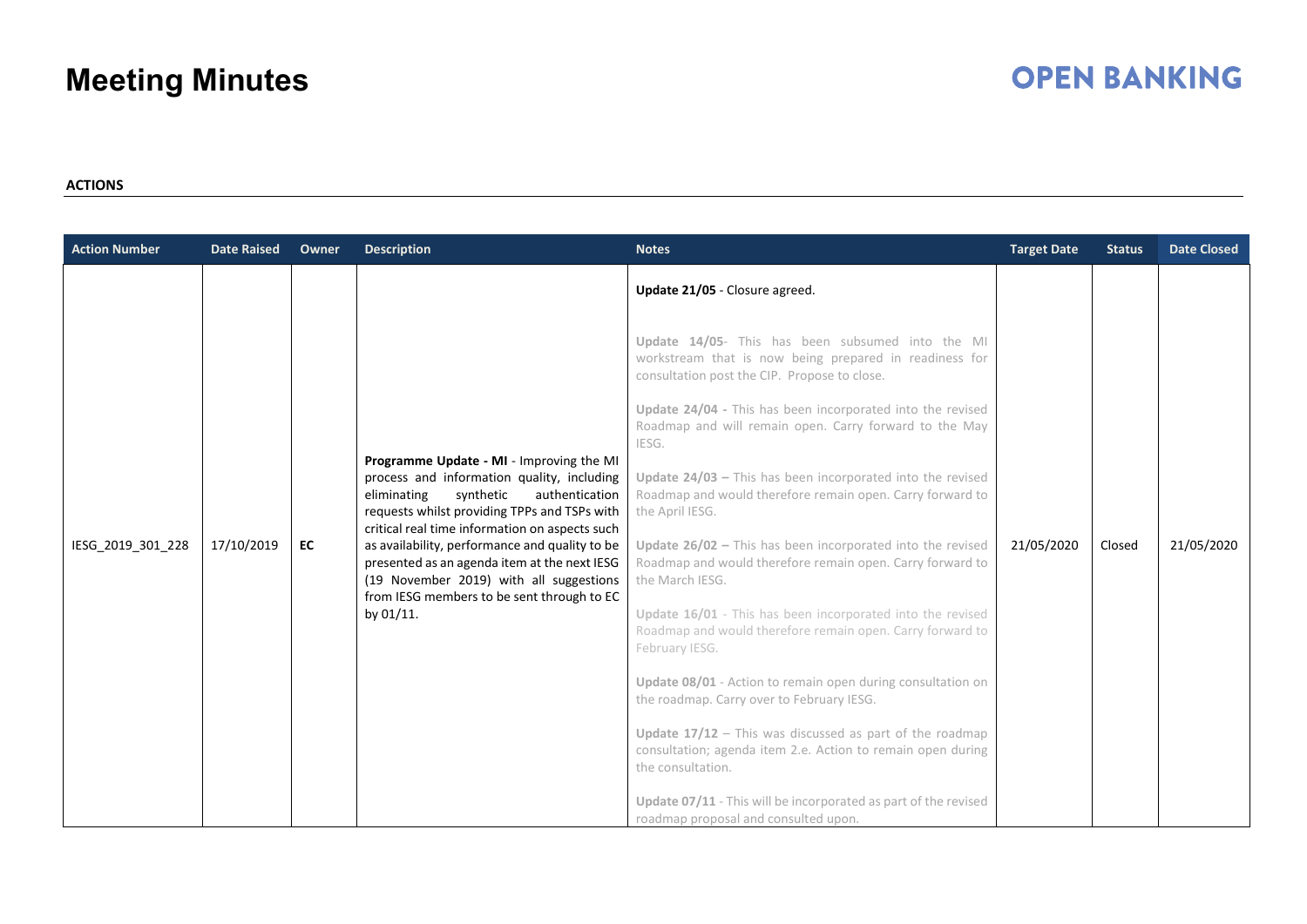|                   |            |    |                                                                                                                                                                                                                 | Update 18/10 - Memo re this action was sent to IESG members<br>via the Secretariat with responses requested by 01/11.<br>Update 14/05 - The work on P14 is now included in the Revised<br>Roadmap as part of item A2 (c) (iii) - Customer Evaluation<br>Framework. Propose to close.                                                                                                                                                                                                                                                                                                                                                                                                                                                                                                                                                                                                                                                                                                                                                                                                                                                                                                                                                                       |            |        |            |
|-------------------|------------|----|-----------------------------------------------------------------------------------------------------------------------------------------------------------------------------------------------------------------|------------------------------------------------------------------------------------------------------------------------------------------------------------------------------------------------------------------------------------------------------------------------------------------------------------------------------------------------------------------------------------------------------------------------------------------------------------------------------------------------------------------------------------------------------------------------------------------------------------------------------------------------------------------------------------------------------------------------------------------------------------------------------------------------------------------------------------------------------------------------------------------------------------------------------------------------------------------------------------------------------------------------------------------------------------------------------------------------------------------------------------------------------------------------------------------------------------------------------------------------------------|------------|--------|------------|
| IESG_2019_301_330 | 17/11/2019 | AA | P14 Evaluation of Efficacy of Account<br>Comparison - As discussed at IESG on 17<br>October 2019, IESG members to provide<br>stakeholder representations to the Trustee,<br>copying in Alan Ainsworth by 25/10. | Update 24/04 - This has been incorporated into the revised<br>Roadmap and will remain open. Carry forward to the May<br>IESG.<br>Update 24/04 - This has been incorporated into the revised<br>Roadmap and will remain open. Carry forward to the May<br>IESG.<br>Update $24/03$ – This has been incorporated into the revised<br>Roadmap and would therefore remain open. Carry forward to<br>the April IESG.<br>Update $26/02$ – This is awaiting completion of the Roadmap<br>consultation to proceed. Carry forward to the March IESG.<br>Update 08/01 - Awaiting completion of roadmap consultation<br>to proceed. Carry forward to February IESG.<br>Update 17/12 - IG stated that a letter has been prepared by<br>the OBIE team, but discussions were being finalised and this<br>would therefore be carried forward to the IESG meeting on 16<br>January 2020. Carry forward.<br>Update $19/11$ - At the November IESG, AA stated that four<br>representations have been thus far received and there appears<br>to be a level of consistency to these representations, there<br>would be an update at the next IESG of 17 December 2019.<br>Although the deadline for representations was 25 October<br>2019, late submissions would be accepted. | 21/05/2020 | Closed | 21/05/2020 |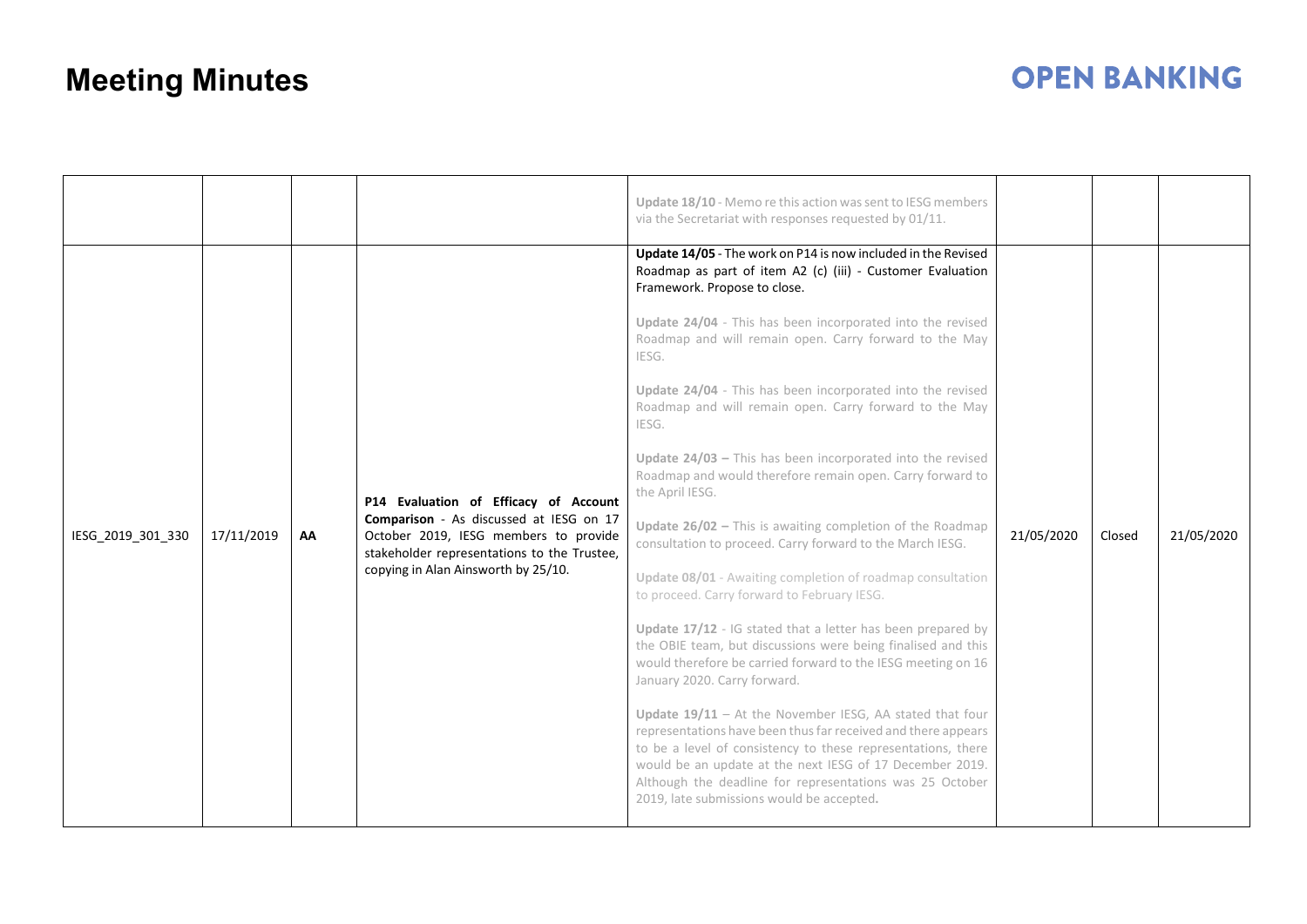|                   |            |       |                                                                                                                                                                                                                                                                                                                                                                                                                                                   | Update 11/11 - Review of the stakeholder representations is<br>in progress. Carry forward to the December IESG.                                                                                         |            |        |            |
|-------------------|------------|-------|---------------------------------------------------------------------------------------------------------------------------------------------------------------------------------------------------------------------------------------------------------------------------------------------------------------------------------------------------------------------------------------------------------------------------------------------------|---------------------------------------------------------------------------------------------------------------------------------------------------------------------------------------------------------|------------|--------|------------|
| IESG_2020_301_451 | 29/04/2020 | EC    | Programme Update - OBIE Status Report -<br>security profile testing to be included as part<br>of the programme update going forward.                                                                                                                                                                                                                                                                                                              | Update 21/05 - Closure agreed.<br>Update 14/05 - This has been reflected in the pack. Propose to<br>close.                                                                                              | 21/05/2020 | Closed | 21/05/2020 |
| IESG_2020_301_452 | 29/04/2020 | IG/EC | Programme Update - OBIE Status Report -<br>DMS - IG / EC to consider including an update<br>on DMS in the agenda for the May IESG.                                                                                                                                                                                                                                                                                                                | Update 21/05 - Closure agreed.<br>Update 14/05 - This will be covered by EC during the<br>programme update. Propose to close.                                                                           | 21/05/2020 | Closed | 21/05/2020 |
| IESG 2020 301 453 | 29/04/2020 | EC    | Covid19 Action Plan -<br>i. Request from HMT (CN) to understand how<br>the current schemes that have been<br>announced are working, how alternative<br>providers are accessing the schemes run by<br>the banks; to understand how the solutions<br>will be delivered and whether there is a role<br>for the government to play in this, and if so,<br>what?<br>ii. Request from AA to IESG members to<br>feedback in with suggestions / requests. | Update 21/05 - Closure agreed.<br>Update 14/05 - This is covered as agenda item 2.a in the pack.<br>Propose to close.                                                                                   | 21/05/2020 | Closed | 21/05/2020 |
| IESG_2020_301_454 | 29/04/2020 | AA    | End User Risk Committee - Action on IESG<br>members to nominate members from their<br>respective groups to join the EURC. AA to<br>provide verbal update at the May IESG.                                                                                                                                                                                                                                                                         | Update 21/05 - Closure agreed.<br>Update 14/05 - Verbal update to be provided at the May IESG.<br>Propose to close.                                                                                     | 21/05/2020 | Closed | 21/05/2020 |
| IESG 2020 301 455 | 29/04/2020 | AA    | <b>Customer Redress and 90-reauthorisation -</b><br>OBIE to meet with GL in relation to customer<br>redress and 90-reauthentication issues.                                                                                                                                                                                                                                                                                                       | Update 21/05 - Closure agreed.<br>Update 14/05 - AA/ GL meeting took place on 15/05, meeting<br>with wider stakeholders scheduled for 29/05. Verbal update to<br>be provided at IESG. Propose to close. | 21/05/2020 | Closed | 21/05/2020 |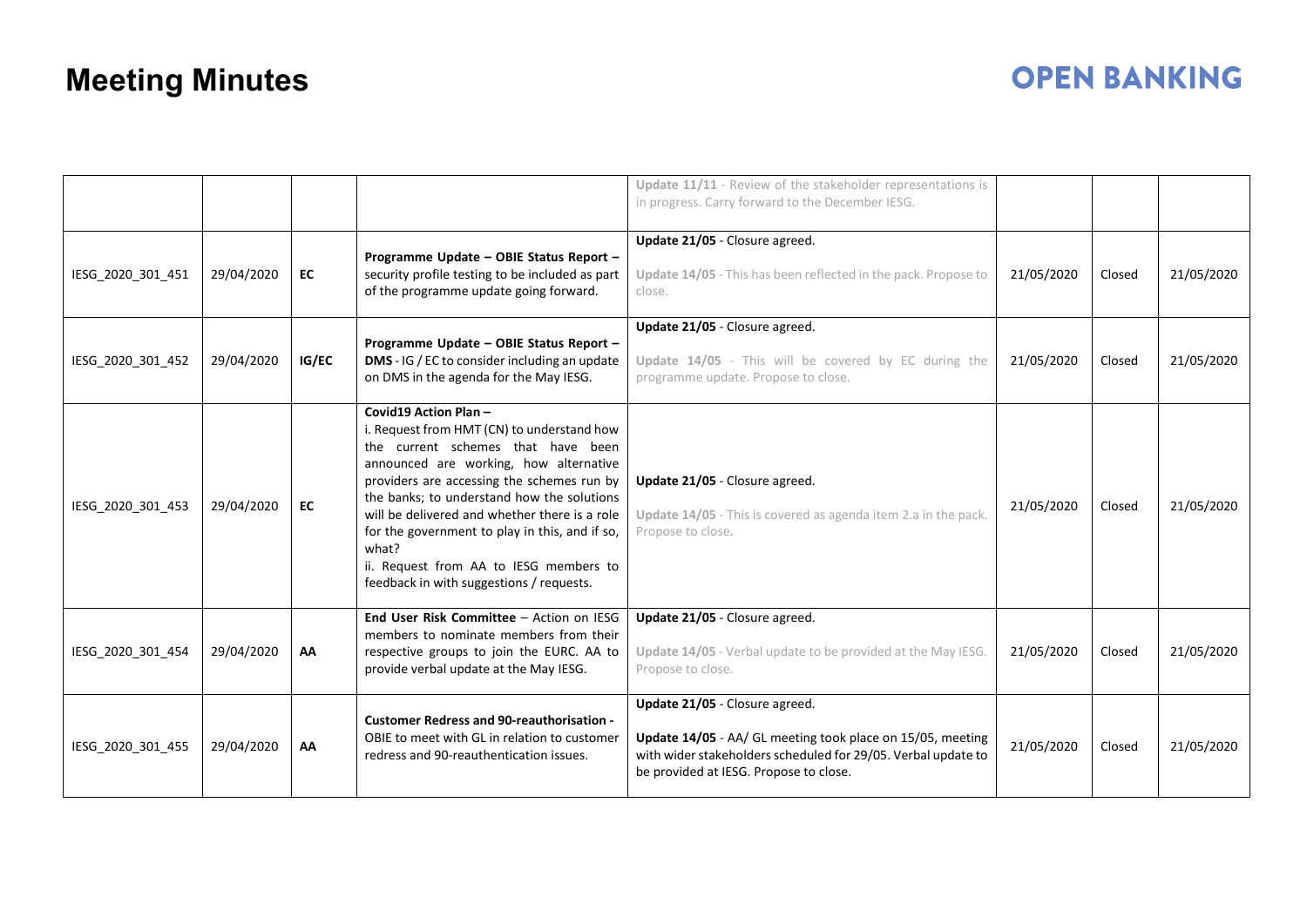| IESG 2020 301 456 | 29/04/2020 | <b>MCH</b> | <b>CBILS</b> $-$ Following MCH's request for this to<br>be investigated further, action on MCH to<br>have offline conversations with CN, TPPs who<br>are involved in this scheme and David<br>Beardmore who is leading the Covid-19<br>action plan from an OBIE perspective. MCH<br>to provide update at the May IESG. | Update 21/05 - Closure agreed.<br><b>Update 18/05 - MCH / CN discussed issues in relation to CBILS</b><br>identified by SME representative organisations. MCH has also<br>contacted the British Business Bank about the interaction<br>between CBILS/BBLS and their loan referral scheme. MCH has<br>put SME representative organisations in touch with the new<br>FCA Small Business Unit. As a Financial Services Consumer<br>Panel SME lead MCH now participates in fortnightly calls with<br>that FCA team. Further verbal update to be provided at IESG<br>on 21/05. Propose to close. | 21/05/2020 | Closed | 21/05/2020 |
|-------------------|------------|------------|------------------------------------------------------------------------------------------------------------------------------------------------------------------------------------------------------------------------------------------------------------------------------------------------------------------------|---------------------------------------------------------------------------------------------------------------------------------------------------------------------------------------------------------------------------------------------------------------------------------------------------------------------------------------------------------------------------------------------------------------------------------------------------------------------------------------------------------------------------------------------------------------------------------------------|------------|--------|------------|
|-------------------|------------|------------|------------------------------------------------------------------------------------------------------------------------------------------------------------------------------------------------------------------------------------------------------------------------------------------------------------------------|---------------------------------------------------------------------------------------------------------------------------------------------------------------------------------------------------------------------------------------------------------------------------------------------------------------------------------------------------------------------------------------------------------------------------------------------------------------------------------------------------------------------------------------------------------------------------------------------|------------|--------|------------|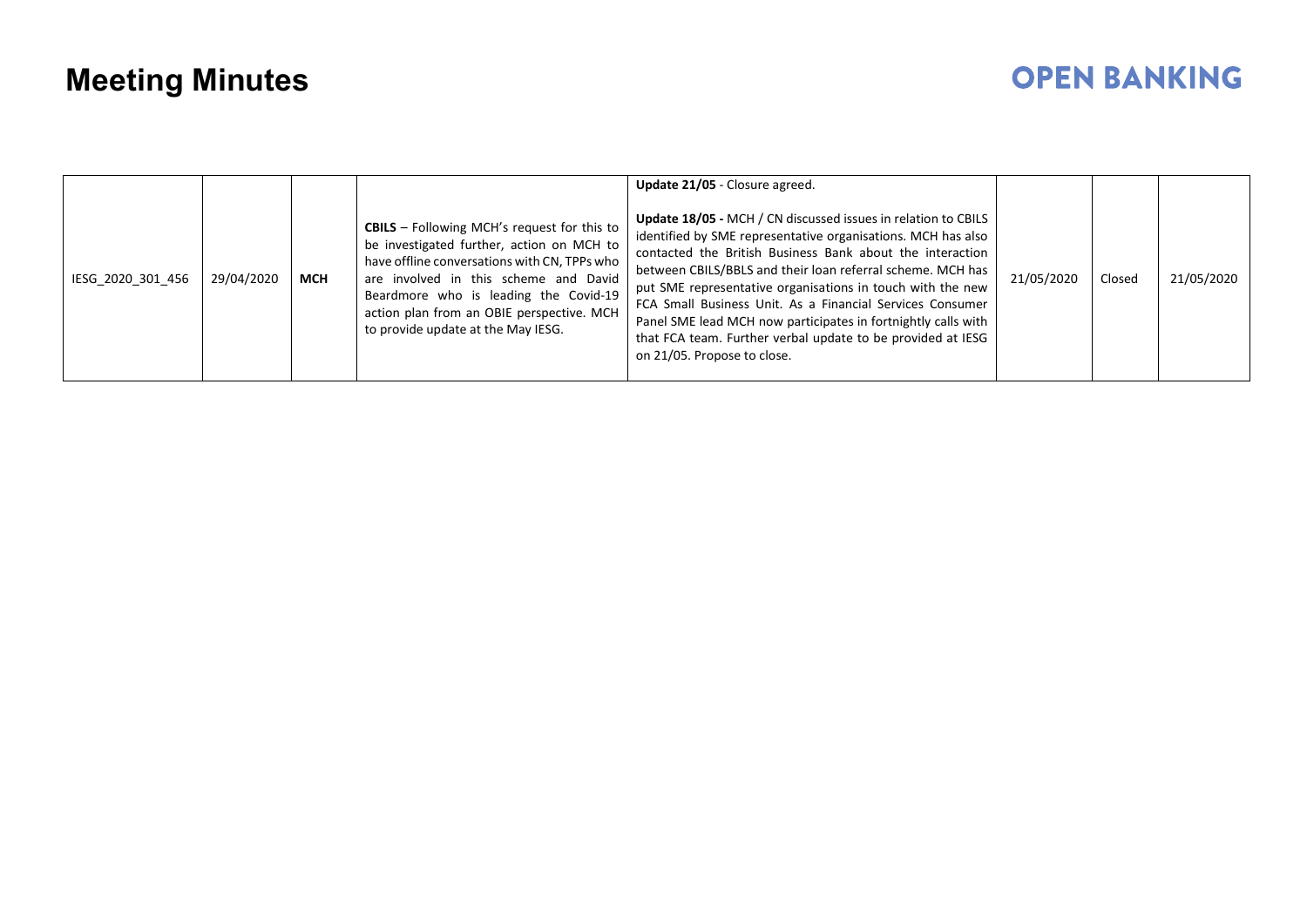### **OPEN BANKING**

#### **1.c PROGRAMME UPDATE**

#### *1.c.i OBIE STATUS REPORT*

- 1.12. **IG** introduced the programme update on slide 28 and asked **EC** to provide high level comments, adding that this has been adjusted after the publication of the Roadmap. **IG** was keen to understand if there are any issues that IESG members need to be aware of, considering how long it took for the publication of the Roadmap.
- 1.13. **EC** explained that the OBIE report has certainly moved to a healthier status and continues to forecast that. In terms of the delay to the publication of the RoadMap, **EC** stated that notwithstanding any other impacts which might arise as a result of the Covid19 crisis, activities which are progressing within the OBIE remain on track with no impact expected.
- 1.14. In terms of highlights, **EC** stated that a number of activities have commenced on some of the Roadmap items, for example, kicking off the MI piece with engagements on the TPP side. **EC** explained that whilst this is still in the early days, progress is being made. **EC** stated that the consultation on the CASS standard – P15 and the relationship between dashboard and notifying TPPs if and when an account is switched is out in circulation. From a DMS point of view, **EC** stated that the final variation has been distributed across the banks and a number of the TPPs are beginning to go through the final processes of contracting.
- 1.15. On COP phase 2, **EC** stated that since the last discussion in the IESG meeting of 29 April 2020 the statement of work has been signed (**EC** reminded IESG members that this is not a Roadmap item).
- 1.16. **EC** paused for questions. **FR** was pleased to see that the Customer Evaluation Framework (CEF) is on the Road Map. **FR** wondered when the next advisory group is meeting as she thought it was meant to be before Easter 2020. **EC** asked **AA** to respond but caveated by stating that the timelines need to be consistent.
- 1.17. **AA** stated that there is nothing planned until after the Industry Consultation Period outlined in the Roadmap takes place, and this will not happen until after the Crisis Impact Period; therefore, this is aiming to continue in July 2020. In terms of responses to the consultation, **FR** wondered if (considering the challenges in getting participants involved in responding) it is worthwhile to socialise, takie early thoughts on it, update ahead of getting the consultation out. **FR** added that the objective of the advisory group is to try and create some more engagement on this item, adding that if the plan is to wait until July, it might not hit industry radar particularly. **FR** offered help to develop the piece for consultation. **AA** was happy to have an offline conversation about raising awareness and updating.
- 1.18. **IG** commented by stating that this could be picked up offline as its crucial to stay true to the principles of the Roadmap design – one of which is to limit any material consultation until after the crisis period. **IG** stated on this basis that there should be no obligation on any organisations to commit to this when resources are being used to fight the crisis. **IG** stated that this should remain an update in the housekeeping section of the pack.
- 1.19. **GL** asked about further details on conformance testing. **EC** stated that this is in the pack on slide 30.

#### *1.c.ii CMA9 STATUS REPORT*

1.20. **IG** thought this was a decent segue to slide 29. **EC** stated that inspite of the crisis restrictions, the CMA9 have edged forward with some implementations and defect fixes / resolving issues with participants. **EC** added that some are still at risk, however, it is expected that following this meeting, deferrals (once completed) will change the status of a these workstreams. **IG** asked to keep any discussions on the practicalities of the deferrals until agenda item *2.c. (Revised Roadmap Discussion).*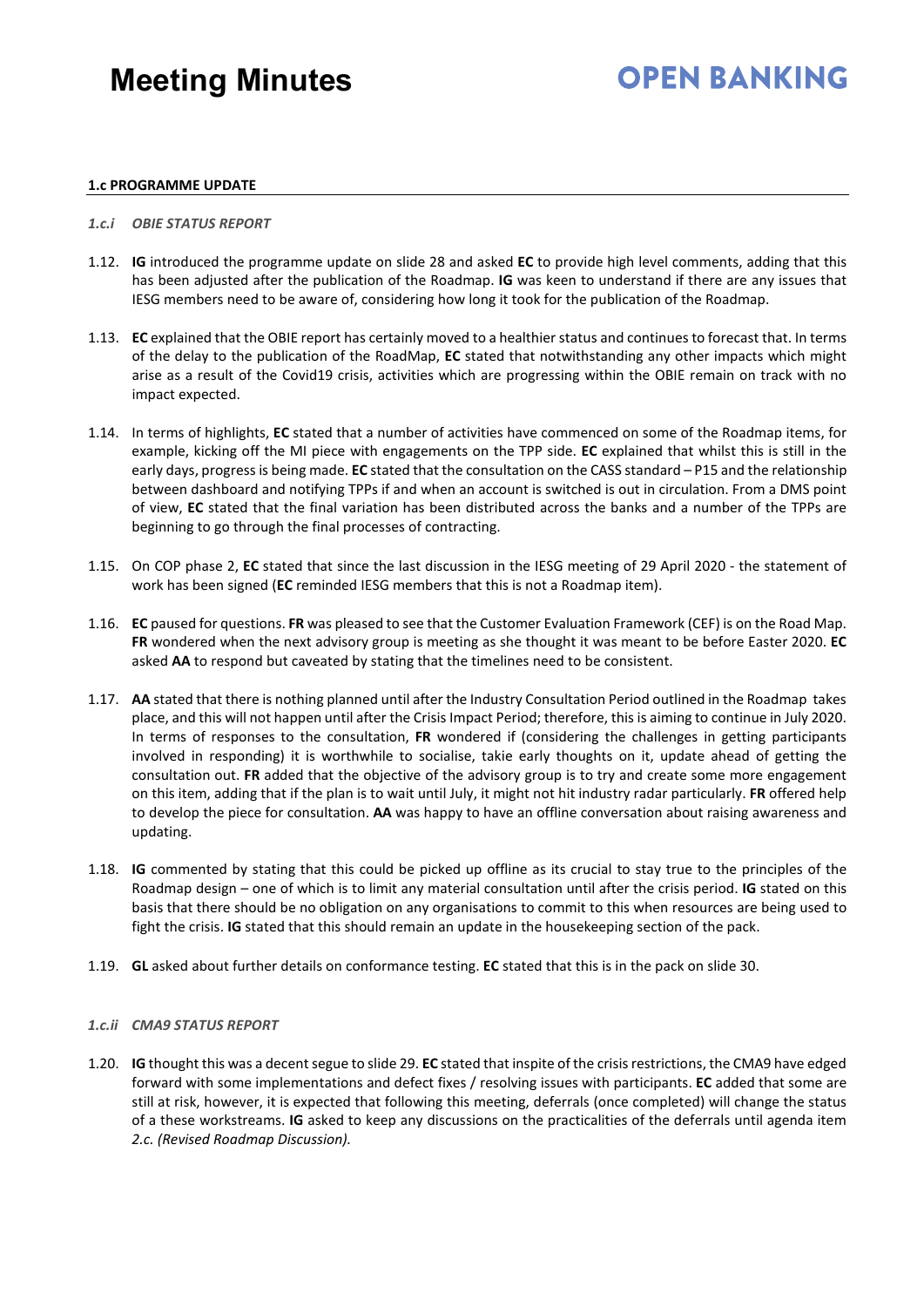1.21. **MC** agreed with the assessment of positive progress, adding that with regards to the activities within delivery control, Nationwide is running 10-20% behind on the previous plans. **MC** stated that the ambiguity is around getting change implemented which remains a fluid situation subject to change at late notice.

**OPEN BANKING** 

#### *1.c.iii CMA9 STATUS REPORT*

- 1.22. **EC** moved on to conformance, introducing a new dashboard which **EC** advised would evolve over the course of the next few IESG meetings. **EC** stated that there is functional conformance and customer experience with associated commentary across the CMA9. **EC** explained that since the last IESG in April 2020, a number of functional conformances have been passed. **EC** referred IESG members to the blue, green, yellow and red statuses, stating that the key here was to ensure that the functional conformance at the 3.1.X's have been achieved and as further dot releases continue across further agendas, this will be made transparent as well. **EC** confirmed that the green dashboard means that there is a confirmed planned date and red means that there is no planned date for achieving the functional conformance or FAPI profile, which does not necessarily mean that the banks are not committed to achieving this..
- 1.23. **EC** asked IESG members (and **GL** in particular) to note two things: 1.23.1. The OB security profile and where that was passed; 1.23.2. These are not dates for delivering FAPI security, but dates for certification. The green dates are the dates that the CMA9 are committing to go
- 1.24. On the final point, **IG** stated that it is important that he works with **SC** to update the slides to show that these are the points of conformance and not the point where security or (any other) standards are implemented.

#### *ACTION – IESG\_2020\_301\_457 - EC / SC to update the new Conformance slide to indicate that these are the points of conformance as opposed to the point at which security (or any other) standards are being implemented. Due Date – 24 June 2020*

- 1.25. **CA** stated that Barclays has been through FAPI conformance test and have a few things to do to enable them to pass the test. **CA** stated that the change would mean that a number of TPPs would have services impacted. **CA** added that all stakeholders need to be sure that TPPs do not suffer the knock-on effect of FAPI conformance.
- 1.26. **CM** stated that this was discussed with the Barclays team on 20 May 2020 and there is an agreed plan; adding that this will be addressed in the Implementation Standards Forum later on 21 May 2020.CM reiterated that this is the approved standard and has been for some time. **CM** stated that there are a number of ASPSPs who are FAPI certified and the market has moved towards that – there is a dual system in place. **CM** explained that the issue here is not whether it should be done or not, but instead about giving enough notice and allowing enough testing. **CM** reminded IESG members that there are clear requirements in PSD2 around the timings of that. **CM** stated further that there will be a testing working group set up to ensure everyone is aware of what is happening and when. **CM** added that this is a migration over the next few months and individual TPPs can raise concerns with OBIE and the issue will be triaged.
- 1.27. **CA** agreed that Open Banking has been supportive, however, reiterated a need to ensure that stakeholders are aware, 3<sup>rd</sup> parties are not impacted, therefore protecting the ecosystem.
- 1.28. On the topic of FAPI, **RH** asked what kind of overarching engagement exists between OBIE and FAPI, stating that in trying to resolve some of the issues, the FAPI organisation is asking for copies of AIB production logs which will cause internal issues that will delay some of the work. **RH** wondered if there is anything that can be done as a group to support the individual banks in achieving this.
- 1.29. **CM** stated that there is no specific overarching agreement, but when an application for certification is put through the Open ID foundation, there is a well-documented process, including how to deal with sensitive information. **CM** added that this is not a different code base (slight additional requirements), but the same software and process.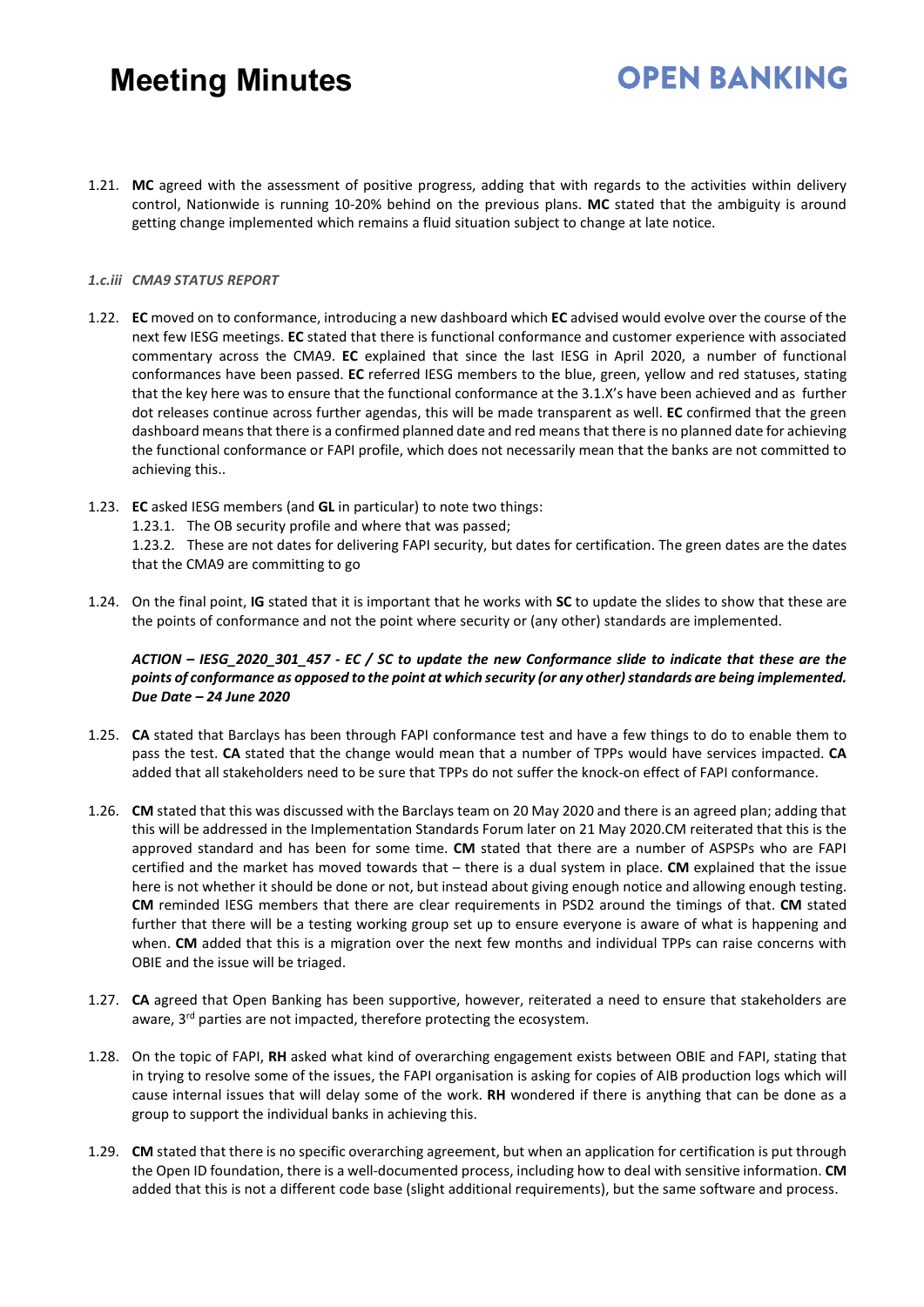### **OPEN BANKING**

- 1.30. **IG** stated that he is keen to understand more from **RH** and requested an email or phone call, adding that there is a relationship between Open Banking and the FAPI organisation and if there are things that OBIE can reference in the open dialogues with OIDF he would be happy to do so.
- 1.31. **GL** was happy with the conformance slide and thanked the team for pulling it together. **GL** wanted to ensure that he was reading the chart correctly, stating that the first column from left reads *'OB security'* which goes back to things that were completed around autumn of 2017; the next column after that reads *'FAPI security'* and indicates that only one the CMA9 – a Santander brand (Cater Allen) has passed FAPI. **GL** asked if it is correct that none of the others has passed (even a previous version). **EC** stated that it is correct. **EC** clarified that FAPI certification is different from FAPI compliance. **GL** explained that they may or not be FAPI compliant, but unless certified, one would not know.
- 1.32. **CM** explained that whilst FAPI conformance was introduced two years ago, it did not form part of the standards until last year (2019). **CM** confirmed that Cater Allen is the only one brand that has passed. **EC** added that at least one of the non -CMA9 brands has also passed.
- 1.33. **IG** asked **GL** to clarify whether the concern is that FAPI is impossible to pass. **GL** asked IESG members to recall that in the autumn of 2017 (the go-live) there were a raft of firms in the CMA9 who had to sign off that they conformed to the specifications and this went in writing to the government agencies. **GL** added that it was then discovered that the difference between standards and specification were not the same and that the time taken from an engineering overhead perspective for the ASPSP and the TPP to deal with the delta between a standard and specification was a tough nut to crack; therefore, the thought that people are working a way to specifications but have not proved conformance means that they may not have built the same thing. **GL** stated that it reduces costs and risks for both sides to conform to the standards and it is a false economy not to go through the standardisation process because what is not dealt with in the upfront will be dealt with in the backend.
- 1.34. **IG** agreed with **GL** stating that there can be arguments over progress or speed, but the understanding is that the CMA9 are embracing this and are providing dates for completion, it is more to do with complexities with stacks and suppliers, but there is overall agreement on this.
- 1.35. **GL** stated that if the FAPI specification has been introduced and everyone thinks they have done what is entailed, including adopting the standards introduced by **CM**'s team, then everyone should run the test and see if they have met the standard and if not, and take quicker action if not. **CM** explained that the starting point is that if a firm is not certified, it is because they have not done it yet; however the reason for the delay has a lot to do with significant vendor upgrades or replacements, therefore it is a timing issue as opposed to disagreement with doing it.
- 1.36. **EC** agreed with everything **CM** said, adding that some of the changes are closing gaps that are relatively small to the previously certified OB security profile. To reassure stakeholders, **EC** stated that where security profile was signed up at OB level, the pending resolutions are not that significant. **EC** stated that the important thing to discuss is the process of recertification. **EC** stated that it is fine to get to FAPI certification, but over time, stacks change, and standards might change, and it would be important to ensure that firms maintain their consistent certification and adherence to the standard. **EC** stated that it is relatively easy to make small changes to stacks to then find that the FAPI conformance has been undone. **EC** proposed that after going to PMG and TDA, a thought process on how certification is maintained as a community should be brought back to IESG. **IG** added that this is a process under the Roadmap where the ongoing conformance is called out. **IG** assured IESG members that this is a priority for the OBIE, and materiality of gaps and blockers are being investigated, including reasonable deadlines and milestones to get the banks there.

*ACTION – IESG\_2020\_301\_458 - FAPI recertification – OBIE (DF) to provide an update to IESG covering frequency and triggers for security, functional and CEG re-certification Due Date – 24 June 2020.*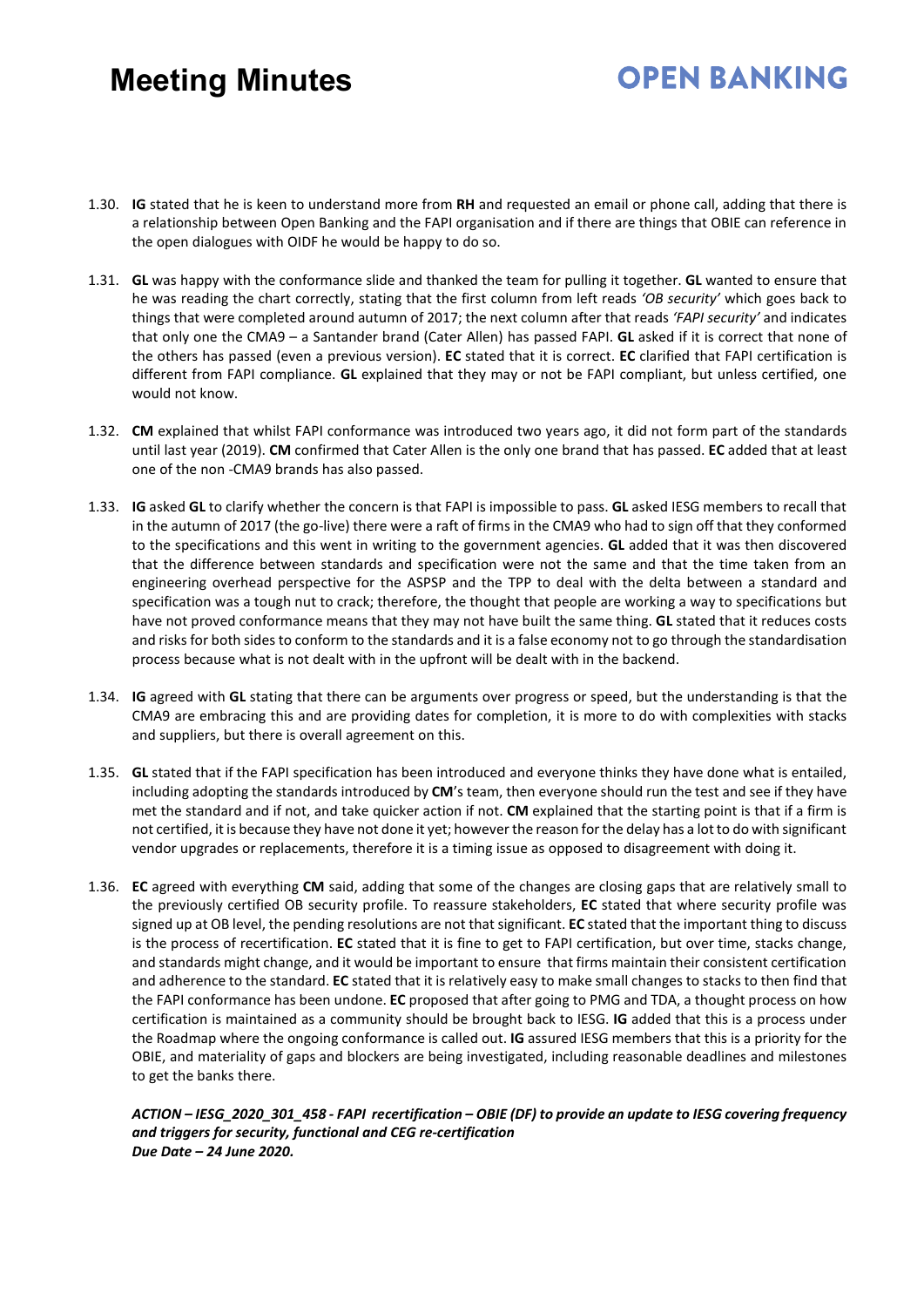## **OPEN BANKING**

- 1.37. **GL** requested a discussion on the CEG. **IG** stated that a lot of work was done with each of the banks individually and alongside the CMA. **IG** stated that there has been significant effort from many parties to finalise the Roadmap and it is now time to update the assessment of banks CEG conformance against the latest version of the CEG. **IG** stated that relatively minor updates were applied and there is agreement that updates based on that status will be made to the transparency calendar. In parallel, **IG** stated that this is now being picked up with the CMA.
- 1.38. **EC** added that a lot of work had been done on any variations to the CEG and reassessment will be a relatively light lift in terms of confirming conformance. **EC** stated that the difference between the previous CEG and the latest which is 3.1.3 is relatively minor and nuanced dependent on whether the bank / firm needed to implement those changes or not. **EC** was expecting the work to be quickly achieved to ensure a clear path to closure of any items that can be agreed with the bank. **GL** asked for clarification on whether the bits which are under discussion / future date declared are for institutions which have previously complied with the CEGs of an earlier version or have never complied with the CEGs. **EC** stated that it is not that they did not comply with the CEGs, but there are issues with a number of the journeys and those under these discussions have never complied.
- 1.39. **FR** asked whether it will now become clearer what the dates are for when firms are supposed to comply with implementations. **EC** stated that is clear in the Roadmap as it determines the conformance points. In terms of the embedding of 3.1.5 or 3.1.6, **FR** wanted to know if these dates were available somewhere. **EC** stated that dates and variations will be included in the transparency calendar to make it obvious to the (especially to the FinTech) community, especially to show when the experiences are changing.
- 1.40. **IG** paused for comments on conformance, challenges or otherwise, timelines. There were none.

#### *1.c.iii KEY PERFORMANCE INDICATORS (KPI's)*

- 1.41. **IG** moved on to KPIs, asking **EC** to give highlights on performance and the success of the APIs over the last period.
- 1.42. In terms of availability and response times, **EC** stated that there has been a minor deterioration. **EC** was not concerned with response times mainly because most of the CMA9 still have performance improvements being made, some of which have happened and others are planned; therefore the trajectory around performance is in the right direction. From an Operational Guidelines perspective though, **EC** stated that it is below expectation. **EC** explained that availability dipped below 99% largely due to unplanned outages (HSBC had a number).
- 1.43. In terms of the API performance, **EC** stated that the successful APIs did tail off as predicted at the last IESG the total was down but interestingly the actual success rates of the APIs has improved and is above 98.5% for the first time in a long while. **EC** stated that this is reducing the number of technical failures that interfere with the consumers journeys.
- 1.44. **EC** stated that it was worthwhile pointing out is that in the last period, the first climb in terms of actual payments being made was seen – north of 200,000 in April, a lot of which has to do with charity activities.
- 1.45. In looking at the volume of successful payment-based API calls, **EC** explained that it still represents under half a percent of the total API traffic, therefore AIS is massively dominating the landscape.
- 1.46. **SW** asked **EC** if the summary availability figure on slide 33 of 98.6% for average availability was weighted based on volume of API calls. **EC** stated that it is not. **SW** wondered if it is worth consideration as it is a better reflection of where the industry is (especially for the TPP). **IG** thought that it would be helpful to see the weighted averages, particularly as the CMA9 begin to see Open Banking volume more reflective of their market share type volume. **IG** wanted it to be a proper weighted number and not weighted based on current accounts. **IG** explained that some banks need to do more work as all the information needs to be provided in a consistent way.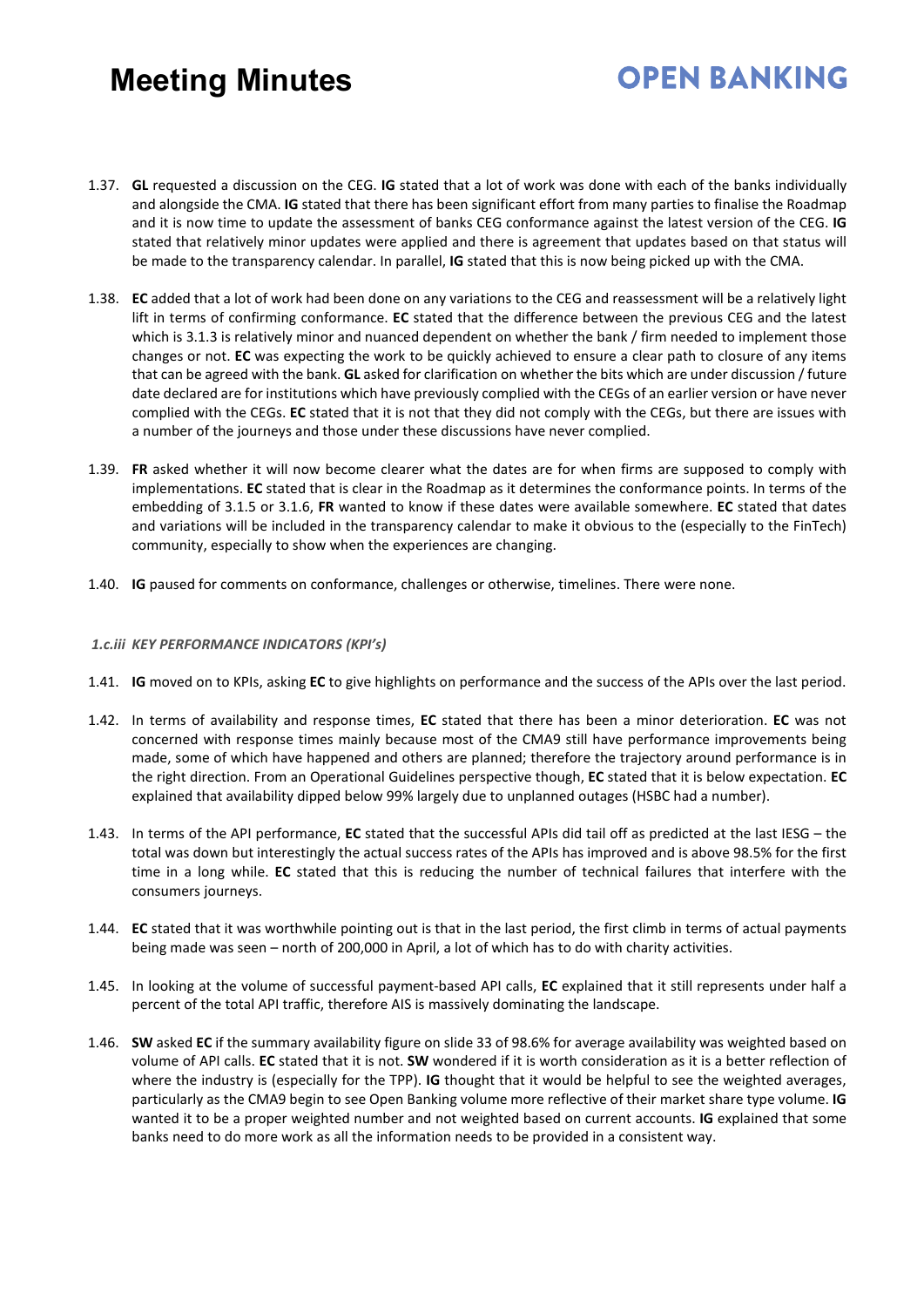- 1.47. Looking at the funnel, **IG** expressed surprise at getting new enrolments coming through. **EC** was also surprised by the fact that continuous enrolment activities from the FinTech community are being recorded, adding that there was a periods where there was a lull, however, the interest in Open Banking solutions and driving that, enrolling to the testing environment continues and remains unabated. **EC** added that some of those firms will never make it through the authorisation process, nor have an interest in doing so; instead they are after an understanding how to use some of the other regulated actors to deliver services – the interest in making and innovating continues week on week. **IG** found this encouraging.
- 1.48. **GL** noted that the number of successful API calls on slide 34 have gone down for the first time and presumed that it was owing to the 90-day re-authorisation. **EC** disagreed stating that it was more to do with the Covid crisis, without suggesting that 90-day re-authorisation does not have an impact. **GL** stated that he hears that firms have seen an uptake in their demand because of the Covid crisis. **GL** stated that TPPs are having more business come their way as a result of that, adding that further analysis would be useful.
- 1.49. **FR** was concerned about the issue of 90-day re-authorisation and wondered if there is the potential for Open Banking to do an analysis to understand what the issue of people dropping off is. **FR** stated that there are some numbers obtained from FDATA but would like to get a robust analysis from Open Banking to show times of drop off, the rates and why. **FR** stated that consumer demand for product (especially those who operate in the background) may not be daily, therefore they want up-to-date data for the times when they do have a look. **FR** was interested in knowing whether there is any potential to look at the dynamics of re-authorisation, to understand it from a consumer and TPP point of view and to understand across different products whether there is variation on re-authorisation.
- 1.50. **IG** stated that it is very much a live topic, especially as Open Banking is at a stage where there is an element of maturity; whilst not at the full potential, there is emerging statistical /empirical evidence that can be used. **IG** added that PSD2 is categoric that 90-day re-authorisation is required so there is nothing that Open Banking can do. **IG** stated that this is not to say that an analysis should be ruled out. **IG** added that FDATA has undertaken an analysis and corresponded directly with the CMA and Open Banking. **IG** reiterated that this is bigger than Open Banking as it is hard wired into European Legislation, adding that many of the ASPSPs are valid sources of this analysis.
- 1.51. **FR** asked if this could be shaped so that there is an element of research that makes it more Open Banking angled, which will enable Open Banking to look at it in more detail. **FR** stated that this could be combined with consideration about whether there is better practice for TPPs in terms of some of the agent and third parties not providing AIS journeys because consumers are not just being redirected once and some of these journeys are clunky. **FR** stated that the FinTech (an agent) she spoke to recently was concerned about the drop offs because of the actual journey itself, therefore it may be useful to provide some good practice on how to help firms to look at what a good consumer journey looks like. **IG** thought that this is good consideration for discussion with the CMA.
- 1.52. In response to **GL**'s comment on the 90-day re-authentication data relative to the API volumes, **EC** explained that this has been a problem for some time as the underlying trend has been moving, hence the comment being specific to Covid19.
- 1.53. **SW** explained that there is a lot of variability on the customer volumes which is customer and TPP proposition driven behaviour that is being observed. **SW** stated that a lot more detail is required.
- 1.54. **GL** stated that the FDATA analysis concurs with **SW**'s analysis that it depends on the different types of TPPs and what the proposition is. **GL** added that a lot of people are coming back within 90 and 180 days to re-consent when they have clearly had a break in their customer experience. **GL** was more worried about those who have logged into applications by expressing a desire to use it but are finding the journey to reconnect too technically challenging, and therefore decide not to go through the process of going around the different bodies to reconnect. **GL** stated that there is a rich variety of different situations.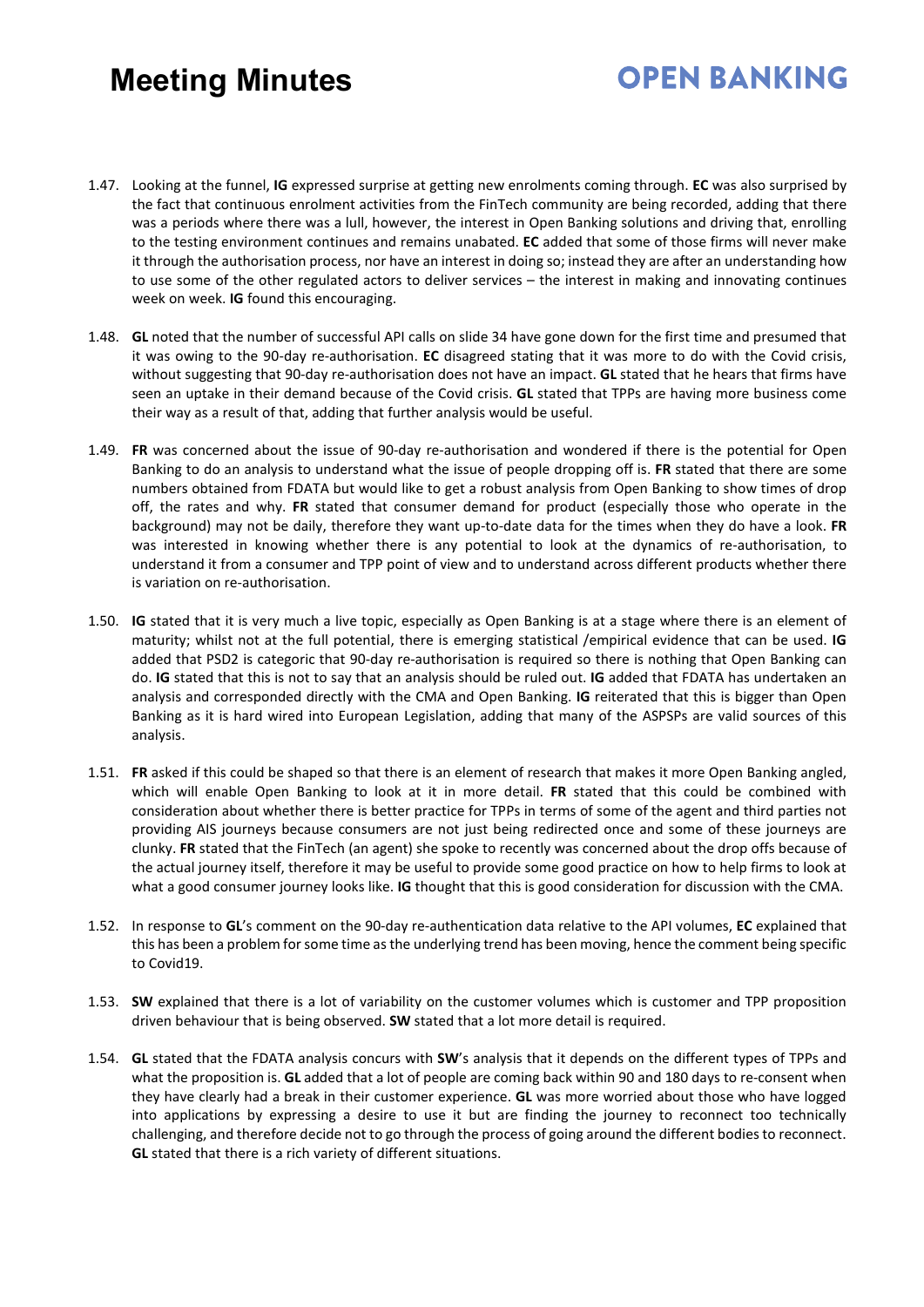- 1.55. **RR** wanted a copy of the FDATA research. **RR** added that what has been described is people re-authenticating and finding it hard to proceed, however, these are people who managed to authenticate prior. **GL** stated that these are people who have been logging into the application between 0 and 180 days and had a break in service or gone back to use it, but have found it too difficult **GL** stated that there is a level of friction created in the system which has overwhelmed demand.
- 1.56. **FR** agreed with **GL** stating that *90* is an arbitrary number of days and customers are being asked to match that, and on this basis, this deserves more consideration. **FR** stated that Open Banking can influence at the European level and, as at no point in the setting of the 90 day re-authorisation was consideration given to consumer behaviour, security risks on apps, whether people should be encouraged to re-authenticate more often on certain kinds of services over others. **FR** stated that even if it all works well, it is still clunky because there are multiple levels of authorisations at varying levels; **FR** was not convinced that 90-day re-authentication is the right tool and was keen to see some analysis done on this.
- 1.57. **TS** stated that he would lend support to both **FR** and **GL** and would be interested in joining any analysis, stating that there is influence at the European level (even if it is for a few more months). **TS** was not aware of any research being done on this and encouraged the idea.
- 1.58. **IG** stated that everyone is sympathetic to the points being raised albeit coming from different ends of the telescope. **IG** was not yet at the point of suggesting that the OBIE undertakes research, adding that some of the Trade Associations and ASPSPs are doing some good and high-quality research and there is the possibility of aggregating that research. **IG** asked for **BR**'s permission to discuss with the FCA and HMT.
- 1.59. In terms of clarity on responsibilities. **BR** stated that the 90 day re-authorisation has nothing to do with the CMA Order, nonetheless, if there is convincing evidence that it is hindering or preventing the effectiveness of the Order, then there is legitimate interest even though the CMA itself would not be able to anything about it. In terms of who can do something about it with the European commission, **BR** stated that this would more likely lie with HMT. **BR** stated that they would be interested in seeing evidence from participants around the table as the facts will help to put a case together.
- 1.60. **HOZ** stated that the FCA is considering whether there are any changes they could and should make in this space, adding that a possible avenue may be by making to changes to the SCA-RTS post-the transitional period. **BR** wondered if this could be dealt with at a European level or UK only. **HOZ** stated that the influence could possibly be both, however, this is not confirmation.
- 1.61. **IG** found the overall discussions helpful. **IG** stated that it would be good for Open Banking / CMA/ HMT to discuss with a view to understanding if there anything the OBIE can or should do.
- 1.62. **CM** stated that this has been addressed as much as possible in the Standards, stating that the capability for an AISP to assert to the ASPSP that the customer has undergone strong customer authentication at the AISP was referred to. **CM** explained that the TPP being able to confirm to the ASPSP that the customer has been authenticated (this could be every day or every 90 days, etc. – this is open ended) addresses the core underlying policy intent behind 90 day re-authorisation, i.e. to ensure that the customer is still using the service. **CM** stated that the challenge is that the ASPSP would have to have some sort of contract with the TPP. **CM** stated that even though this is ambiguous in the Standards, it does address it. **IG** thought this explanation was helpful, explaining that this is one of the optional elements of the standard and as this might require contract between ASPSPs and TPPs, it might fall under premium API's. **IG** did not want to discuss this, suffice to say that there is flexibility in the standard should participants choose to use it.
- 1.63. **RH** asked under what mandate the money for developing this has come from. **IG** stated that he would have to check the minutes, however, **IG** stated that this has been transparent. **RH** stated that given that it goes against what PSD2 does, he would like to know. **IG** stated that he would come back on this offline.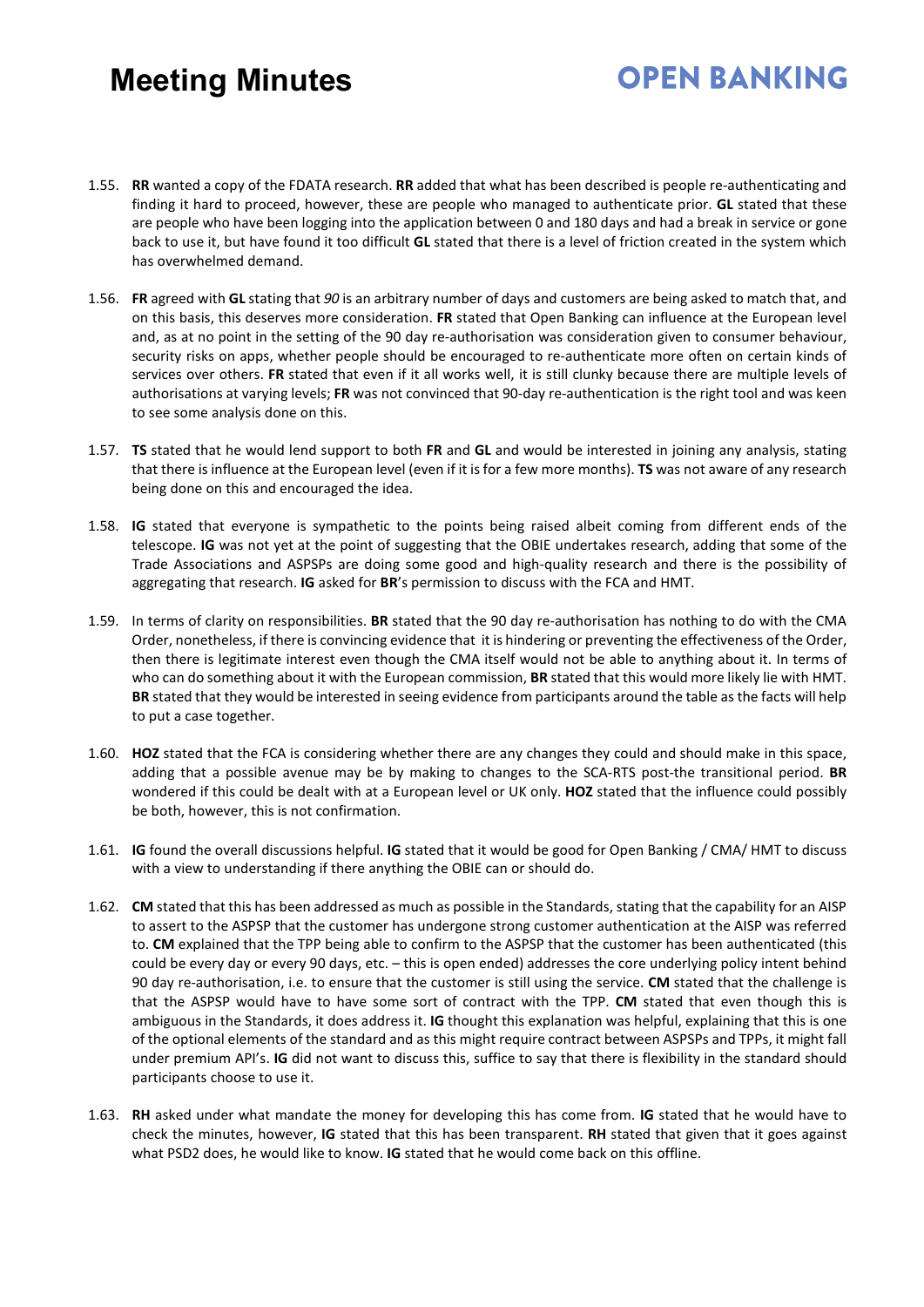#### **OPEN BANKING**

*ACTION – IESG\_2020\_301\_459 - 90-day re-authorisation - OB to meet with the FCA and HMT to consider if there is anything the OBIE can and / or should be considering to make this process easier. Due Date – 24 June 2020* 

*ACTION – IESG\_2020\_301\_460 - 90-day re-authorisation – IG to confirm to RH (offline) where the mandate for the development of 90-day re-authorisation comes from. Due Date – 24 June 2020* 

#### **2.a COVID-19 ACTION PLAN**

- 2.1. **IG** introduced a quick update on the Covid-19 related activities. **EC** referred IESG members to the slide with the groupings, stating that the TPP contribution to supporting consumers, businesses, charities and key workers has grown and the number of propositions continue to grow. **EC** added that this could also be seen on the Open Banking website through the Power of the Network activity which deals with these propositions.
- 2.2. **IG** stated that it was encouraging to see this, and asked participants to register their ideas. **IG** added that this is on the website and will remain on the website whilst being updated on a regular basis.

#### **2.b PROPOSAL FOR CONSUMER RISK MONITORING FOR OPEN BANKING**

2.3. **IG**stated that this was covered as part of the actions. **IG** asked if there was anything else to add to this. **AA**  confirmed that there was nothing more to add.

#### **2.c REVISED ROADMAP – CONSULTATION UPDATE**

- 2.4. **IG** introduced the agenda item stating that the journey to create the Roadmap is a significant one, not least of which is the fact that the team has been trying to ensure that this is the last Roadmap. **IG** stated that the team would be talking through the Roadmap, following on from which it would be great to get observations, reflections, clarification points or otherwise from around the table. **IG** added that if the CMA9 can successfully complete what is on the RoadMap, then the implementation requirements of the Order would be fulfilled. **IG** stated that the intention was also to ensure that it is fully comprehensive and that it reflects the Covid-19 crisis. **IG** was pleased to announce that the CMA accepted the proposals and made some requirements on the Trustee which was reflected in the published Roadmap.
- 2.5. **IG** stated that the headline with respect to the crisis is that the team created the construct called the *Crisis Impact Period (CIP).* **IG** explained that this was important to provide some cover to the ASPSPs and TPPs, ensuring that they can prioritise necessary activities to manage and deal with the crisis; some of these principles are articulated in item b.
- 2.6. To reiterate, **IG** stated that there will be no new implementations commenced during the CIP and where possible, not for a decent period thereafter.
- 2.7. **IG** informed IESG members of a new mechanism (the deferral process) that would allow CMA9 members (where there is just cause) to defer items marked as implementation activities during the CIP.
- 2.8. Having listened to some of the challenges and constraints that the CMA9 were under, **IG** stated that the idea was to ensure that participants were not burdened with consultation activities during the CIP. **IG** stated that anything that was considered material was pushed out, and the idea was to make the whole process a lot more efficient for the participants to engage in for the modus operandi for the rest of the Roadmap.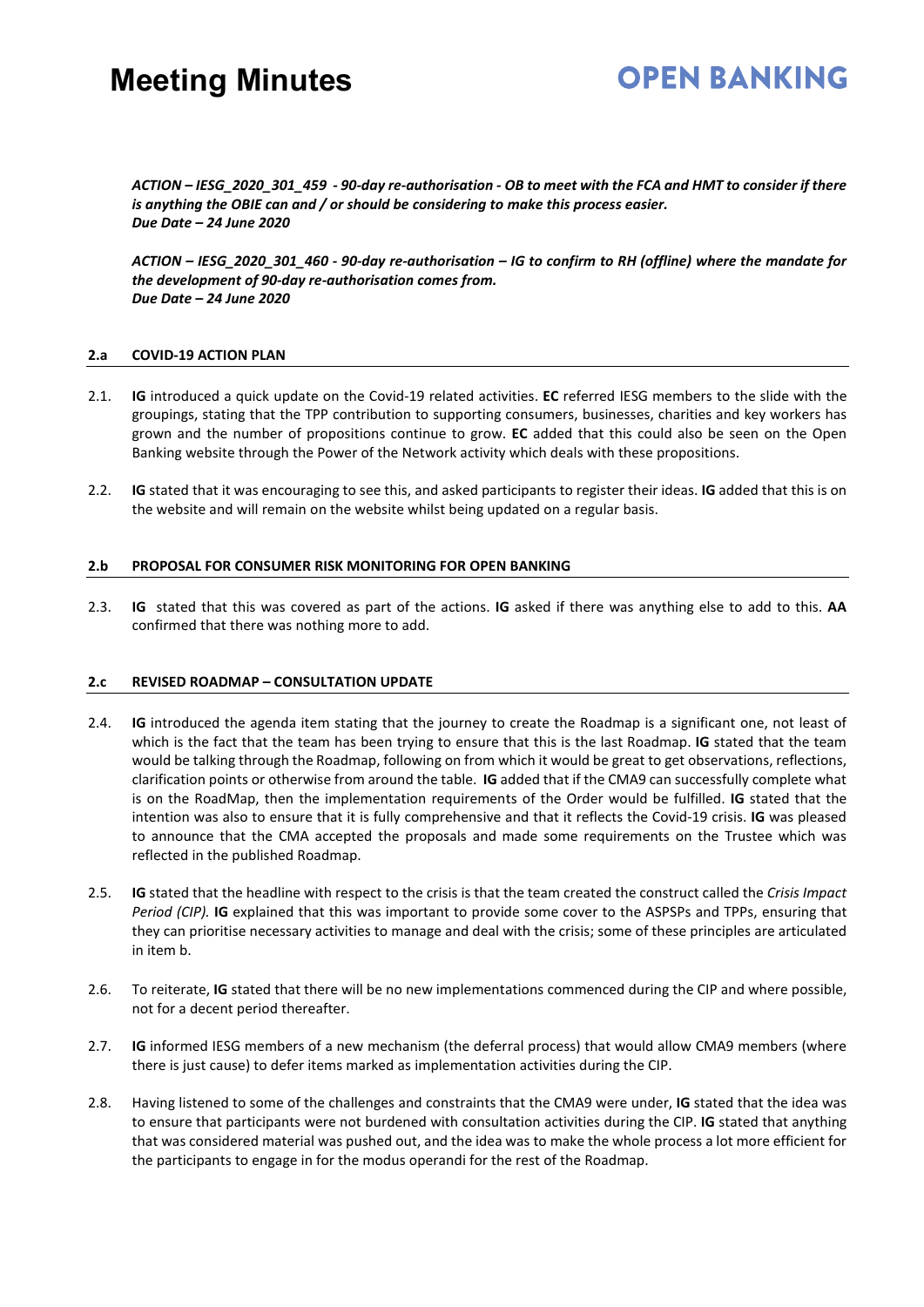- 2.9. **IG** paused for high level comments or thoughts, following on from which **IG** invited **AA** to say a few words about the process and **EC** to talk about conformance with **DF** supporting and finally, expanding the conversation on the deferral process.
- 2.10. **AA** referred IESG members to section C where the proposal for the consultation has been outlined. **AA** emphasised to IESG members that this is a proposal, therefore, feedback is welcome. **AA** stated that the approach must be different because of the way the Roadmap has been constructed by separating out the OBIE preparatory activity from the consultation. **AA** added that the effect is that the collaborative Working Group structure clearly will not work and trying to restrict the time commitment of members means that the proposal had to be more constructive. On this basis, **AA** stated that the process is that the OBIE does the preparatory work and has an open and expert advisory group which is specific to each of the major consultation items. **AA** advised that whilst previously the Working Group had only 2 CMA9 members, this will be opened to any CMA9 member who wants to join, including appropriate expert representation from other groups from the constituents. **AA** stated that there will not be lots of advisory groups working in parallel – the max will be 3 but in most cases there are 2 – the only change will be sweeping and the VRP links to sweeping where there will be a more open and wider consultation to ensure a wider range of opinions. **AA** paused for questions on this approach.
- 2.11. **FR** welcomed this approach, stating that as a consumer representative, she had found it difficult to engage in some of these issues previously because there had been no convening and no conduit to do so and so it is helpful to have discussions with other IESG members.
- 2.12. **IG** moved on to the next piece on conformance and performance improvements, inviting **DF** and **EC** to give highlights on this.
- 2.13. **DF** stated that most of the CMA9 will know from the bilaterals held this month (May), that there are slight modifications to the structure of the performance improvement process. **DF** stated that the scope of the process remains unchanged from the paper that was presented earlier on in March, however, the mechanics and process has been modified slightly in that the team is working with CMA9 via the bilaterals to explore and understand areas where performance improvements can be made (slide 62). **DF** added that invitations have been sent out to the CMA9 to submit a bilateral plan which is being discussed on a case by case basis. **DF** explained that the continuing plan will be the ongoing monitoring in phase II of MI and reassessing the progress in a few months' time, including looking at the existing parity data published in line with PSD2 requirements. Following on from this, **DF** explained that he would be discussing with **EC** and then making recommendations to **IG** in the summer. **DF** added that the overall aim is to work with the CMA9 to get performance to a level that is appropriate and sustainable and not resort to the PIP letters being issued in August.
- 2.14. Regarding **GL**'s question on conformance, **DF** explained that slide 63 shows that functional and security conformance will be wrapped into this process and this is being followed up bilaterally as well, adding that as **IG** mentioned, v3.1.3 of the CEG standards is being updated to cover the gaps. **DF** invited **EC** to comment.
- 2.15. **EC** added a point on the ongoing CEG and conformance this will be looking at the risk and journey level associated with the changes (as per 3.1.4, 3.1.5 and if there are any running in 3.1.6) this will also apply. **EC** added that the team will not be asking for the same level of evidence as done in the past, it will be specific pieces of evidence associated with the changes and deltas in the standards – a light weigh process as opposed to the heavy weight process involving the benchmarking of the customer experience journeys.
- 2.16. **IG** stated that the emphasis has been on designing a process that is efficient for all participants and holds to the milestones determined in the Roadmap, the issuance of PIPs where relevant (hopefully they will not be) and hitting the milestones in the conformance swim lane.
- 2.17. **IG** turned to **EC** to discuss the deferral process. **EC** explained that a number of items that are subject to deferral based on the impact of the crisis period; there will be a process communicated to the PMG representations for each of the CMA9 to request submission; this submission will include evidence of the change in their milestone deliveries. **EC** stated that this will be input to the monitoring function of the Office of the Trustee. Upon being assessed and confirmed, **EC** stated that these will be updated to the transparency calendar to ensure that there is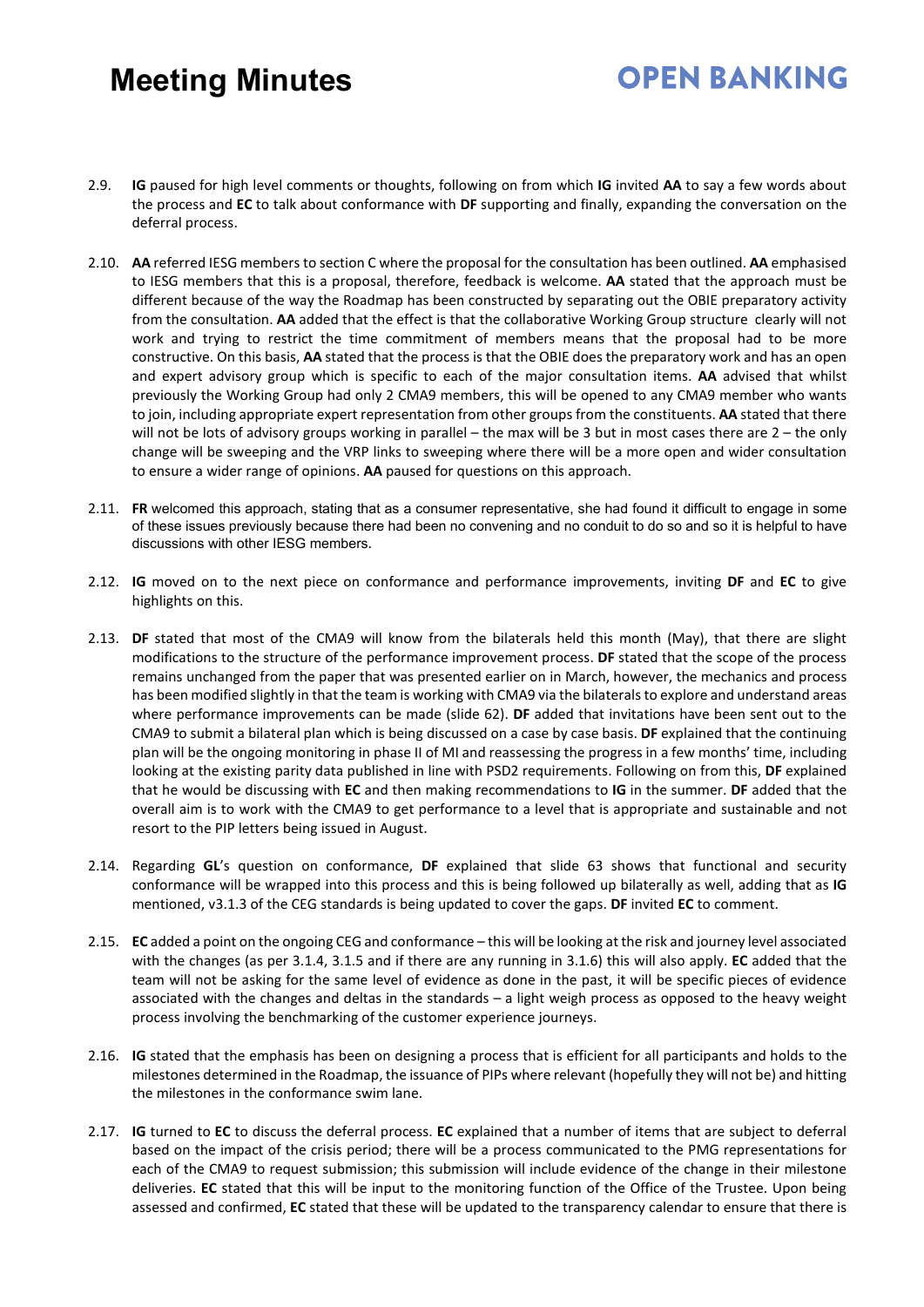#### **OPEN BANKING**

transparency for the TPP community. **EC** reminded IESG members that he had referenced this as a mechanism for removing adverse Red RAG statuses in the CMA9 reporting.

- 2.18. **IG** stated that everyone must calibrate on what evidence is required and requested that the CMA9 think about this and provide the evidence to ensure that this is as efficient as possible. **IG** reminded IESG members that Clause 17 of the CMA decision notice is the governance evidence for this. **IG** urged the CMA9 who may be looking for deferrals to reference this as it will form the basis for the considerations that the Trustee would have to take to grant these.
- 2.19. **IG** invited the CMA9 to make comments. There were none.
- 2.20. **IG** sought to lead general discussions and turned to **PM**, stating that as he played a role in inputting to the consultation, he wondered if he had any feedback or questions.
- 2.21. **PM** appreciated the work of the team and the CMA in considering representations made by UKF on deferrals in relation to the Roadmap. **PM** explained that he was yet to look closely at the proposals in terms of the process going forward but was sure the CMA9 colleagues would feedback; other than that, **PM** had nothing else to add.
- 2.22. **IG** thanked **PM** stating that it is a sign of confidence and hoped that representations were suitably addressed. **IG** asked if there were any other considerations from around the table. **IG** turned to **GL, IM** and **TS** share thoughts on how the revised Roadmap is being received by members of their communities.
- 2.23. **GL** explained that there is concern about the time taken to do things of course as it is natural to want more functionality, services and standards delivery as early as possible for self-evident reasons. **GL** stated that it is good to see the CEF in there, hoping that this evaluation does not prove to be a long or convoluted process. **GL** reminded IESG members of his consistent views on customer protection and liability, stating that A12 mentions that – **GL** was not sure that this is what was highlighted as missing from the Roadmap. From a technology and functionality perspective, **GL** stated that there is a lot in the Roadmap for TPPs and the concern is for speed of execution and quality of delivery.
- 2.24. **IG** was grateful for the input stating that the team had worked to get a balance. **IG** was aware of the '*All Hands'*  meeting being scheduled to discuss this and the Customer Redress Mechanism (CRM), adding that he was looking forward to participating in that.
- 2.25. **IG** invited the CMA9 to make comments. There were none.
- 2.26. From a consumer representative point of view, **FR** stated that it would be good to hear from some of the other industry representatives as this is an opportunity to gauge positions on some of the issues and a lack of contribution makes it hard to make up her mind on what is going on as she has to go with feedback from OBIE. **FR** clarified that she was referring to the CMA9.
- 2.27. **TS** stated that there are a couple of issues which the EMA team are concerned with VRP, RCA and the way forward for expert working groups. **TS** stated that they are looking forward to that and making sure there are tools to make effective product propositions is key.
- 2.28. **IG** hoped that the appropriate level of significance has been attached to those as they are important to the objectives; performance is needed to enable payment solutions and therefore, there is alignment.
- 2.29. **IG** echoed **FR**s comments that this is the opportunity for everyone around the table to give their opinion.
- 2.30. Purely due to the configuration of Microsoft Team's algorithms, **IG** could see, and therefore encouraged **SW** to make a comment on behalf of RBS. **SW** stated that RBS thinks it's a good outcome, both in terms of the consideration of impact of Covid19 and their ability to develop and respond to consultations. **SW** stated also that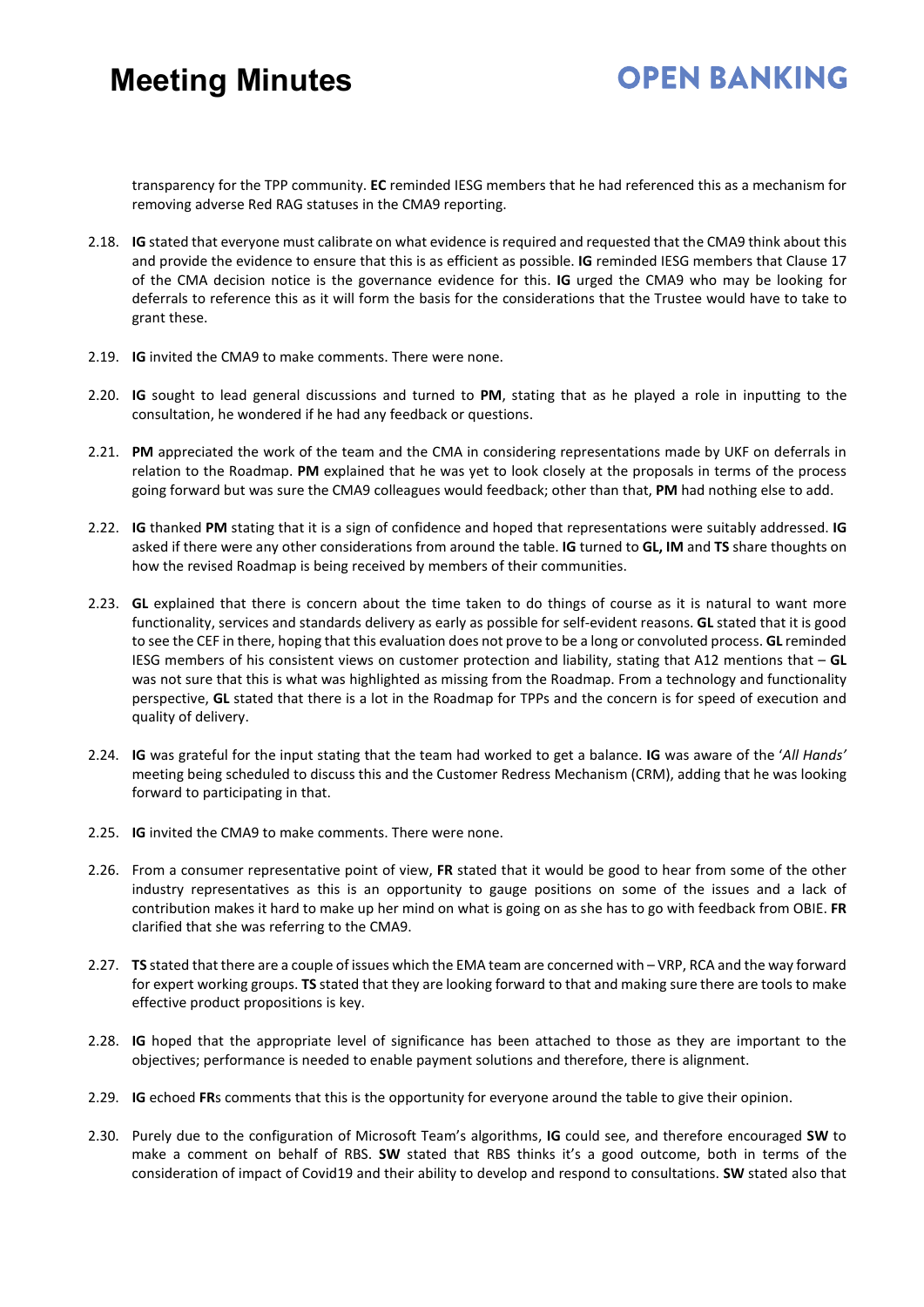### **OPEN BANKING**

they are currently working through the second half of the year, adding that there is a commitment to P2 and P7 up to the end of June and the focus now is the second half of the year.

- 2.31. **IG** invited **RR** to make a comment on the Roadmap on behalf of LBG. Just like RBS, **RR** explained that LBG will work through delivery plans for the rest of the year, adding that they are struggling to keep the lights on design and build across all channels (open and direct channels). **RR** stated that this has been discussed in bilaterals. **RR** added that P2 is in a good place with aggregated polling being launched imminently, adding that there are some challenges with P7 which would be discussed at the bilaterals, making use of the deferral process.
- 2.32. **IG** thanked **RR** for the contribution and moved on to **DB**. On the Roadmap itself, **DB** stated that the Covid19 challenges mean that Santander has had to refocus the team back to planning mode to consider how the new Roadmap delivery will be met. **DB** added that there is a pretty good plan in place which they would be sharing with Open Banking on 22 May 2020. **DB** stated that the worry is with regards to P7, stating that the consultation and deferral process seems sensible as that was one of the questions, they were waiting on to see what the solution would be.
- 2.33. **IG** found this helpful and encouraging as the team tried to address the points that are being made. **IG** stated that **VH**, **RH** or **DE** were free to make comments if they wished.
- 2.34. **RH** stated that there will be challenges with delivery as the impact of Covid19 may be longer than most people expect - 3-6 months of people working outside of their offices has its impact. **RH** stated that there are challenges in terms of getting some of the work done. **RH** called out reverse payments stating that the way the document is written suggests the expectation of reverse payments on things other than faster payments and was not sure what the point of that was but was looking forward to discussing this later.
- 2.35. **IG** wondered if **GS** from Tesco had any comments with regards to the Roadmap. **GS** stated that he was eager to understand how the Roadmap applies to non-CMA9 members, especially where they are optional and mandatory. **GS** stated that here might be the risk of a two-tier ecosystem where the CMA were supporting certain functionalities, and a longer tail of institutions were not. **GS** stated that the concern is still present but wanted to thank the Open Banking team for helping Tesco understand how to navigate these choices for themselves. **GS** added that the process and model for the Roadmap would need to be replicated across the non-CMA9 banks, for example, when the new version of the Standard is received, there is a process to determine what the requirements are and the build should be which is having to be modified to consider these as discretionary. **GS** stated that he is responsible for payment strategy and a particular area of interest is the reverse payment functionality. **GS** stated that it would be great to get some assurance that the functionality will be adopted across the board. **GS** concluded by stating that he is keen to participate in any industry wide discussions on VRP, including what experiences that could support.
- 2.36. **IG** thanked **GS** for the contribution. On the two-tier point, **IG** stated that an offline conversation on that would be useful to delve into that in more detail. **IG** added that the plan is not to create a two-tier market but any non-CMA9 ASPSP can exercise discretion as to what functionality they want to use because the standards are open.

*ACTION – IESG\_2020\_301\_461 - Revised Roadmap Consultation Update – IG / GS to have an offline discussion regarding the risk of creating a two-tier market. Due Date – 24 June 2020*

- 2.37. **IG** stated that the IESG members he picked on were completely at random and opened the floor to anyone else who wanted to make a comment.
- 2.38. **MCH** stated firstly, that it is good to hear from the CMA9 because in recent IESG meetings, conversations have been limited, adding that perhaps this might coincide with remote working and consultations on the Roadmap. **MCH** thought that maybe a physical meeting makes it easier to interact, but that the issue of the Roadmap is pertinent to a meaningful governance entity. **MCH** applauded contributions so far and encouraged the CMA9 to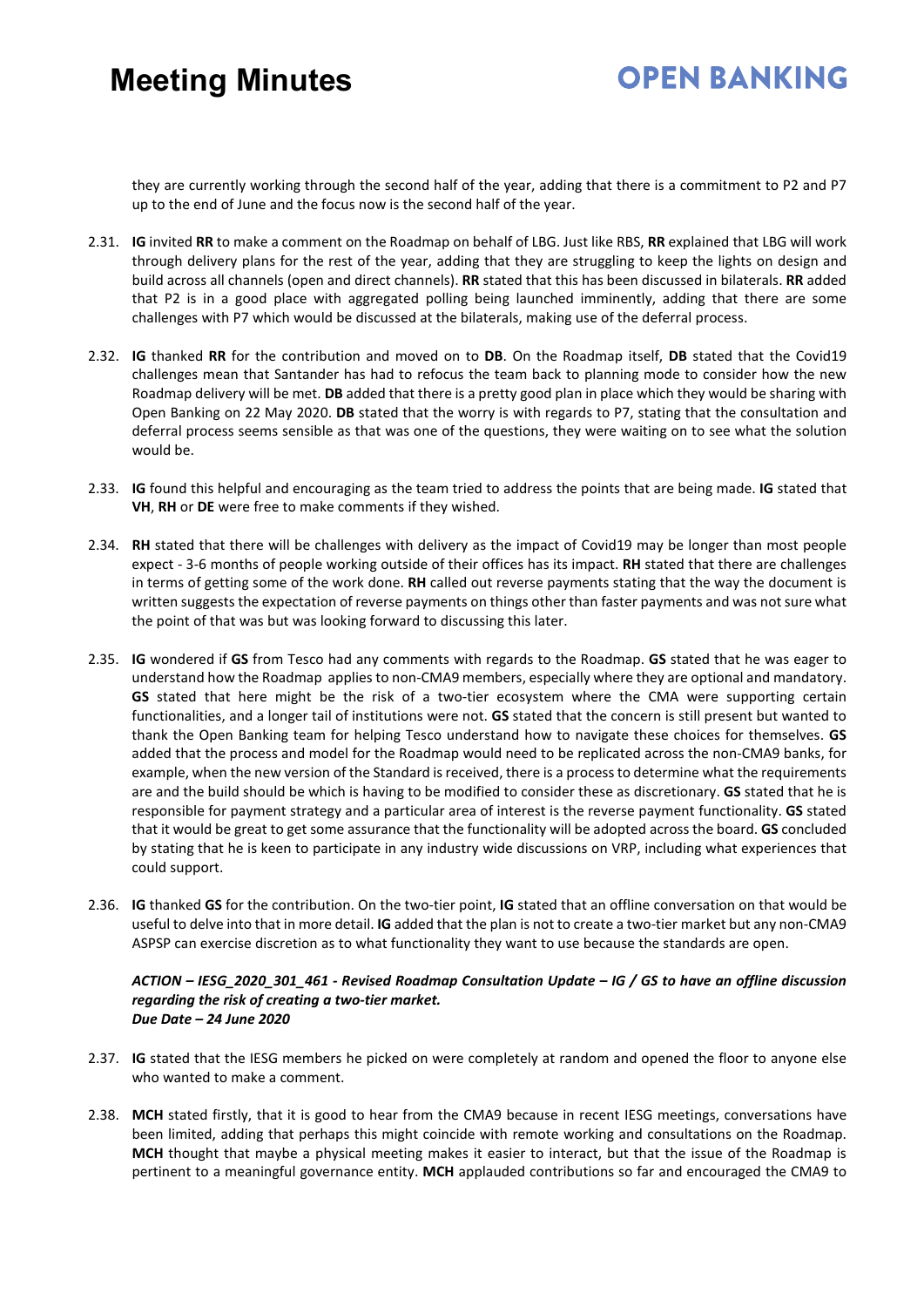#### **OPEN BANKING**

be more active, especially as in the absence of opinions, the general feeling is that discussions happen bilaterally and the governance entity (IESG) does not know what is going on.

- 2.39. With regards to the revised Roadmap, **MCH** stated that himself and **FR** engaged extensively with the two consultations carried out by both OBIE and the CMA and was pleased to see that the list of priorities identified have been carried through to the Roadmap. **MCH** echoed the point that **TS** and **GL** made – the ecosystem is aware of everything going on in the wider world but that everything should not grind to a halt, and therefore was keen to see re-engagement and progress made against the CMA's ultimate aim of ensuring that competition is improved in the interest of the consumer.
- 2.40. **MCH** wanted to pick up on a couple of points, both of which coincidentally appear on the Roadmap commentary in relation to reverse payments under ancillary activities. **MCH** was keen to see that the two working groups on Data Privacy and Security and PIS were being progressed and to ensure that there is full engagement from a wide range of stakeholders.
- 2.41. **IG** thanked **MCH** and agreed to direct a portion of the agenda to the mentioned items during reverse payments discussions. **IG** stated that he would continue to call out members of the CMA9 to ensure that this is as two-way as possible.
- 2.42. **RR** wanted to understand a bit more on the deferral process, explaining that this has been discussed at PMG and he understood that there would be a template to fill out. **RR** asked: 2.42.1. How quickly will this get turned around? The LBG team are struggling with planning under these circumstances. 2.42.2. On the CIP, the outline was 3 months with a possibility of extension. Will this be extended; and is there a plan in place for that?
- 2.43. With regards to the deferral process, **EC** stated that this would be covered before the end of the week (w/e 22 May 2020); it will articulate the process outlined in this deck and include the template. In terms submissions that will enable **IG** to sign off on the deferrals, the key is to ensure that the responses give enough information in terms of depth to drive a ratified decision. **EC** added that the template includes the milestone level, transparency, justification and the criteria around the enablement of resource in the broadest sense. **EC** stated that the process should be relatively quick, the caveat being that the completion of the template will determine the number of conversations between the monitoring team and the CMA9 member ahead of approval.
- 2.44. **IG** referred **RR** to clause 17, stating that the determination is: '…*resource was and needs to be used for Open Banking implementation is either diverted or depleted; can you demonstrate that to us?'*
- 2.45. With regards to **RR**'s question on the extension of the deferral period, **IG** explained that upon discussion with the banks and stakeholders, there was a base case view that the CIP would impact the ability to deliver until the end of June 2020, although this was uncertain. **IG** stated that, on that basis, the pressing objective of the Roadmap is to try and create something that allowed flexibility without having to re-run another 9-month consultation. **IG** stated that the approach was to put a base case so that if things change, it could be extended. **IG** added that the approach being worked towards is that the crisis would be discussed at the June IESG with representations from interested parties taken, following on from which there will be a discussion between **IG** and the CMA. **IG** stated that this discussion will not happen before 07 July at that point it will be clear.
- 2.46. **RR** likened this to a moving goal post, stating that it does not help LBG with regards to planning and allocation of resources appropriately. **IG** assured **RR** that the intention is not to create an opaque process and there will be updates when events change. **IG** concluded by stating that this is a difficult scenario and there is a need to accept that there is no crystal ball – somewhere in-between there is a happy medium.
- 2.47. In terms of information flow on the impact on the crisis on the industry, **PM** asked **IG** and **EC** if he could take this away and discuss with UK Finance as there might be some colleagues who can help.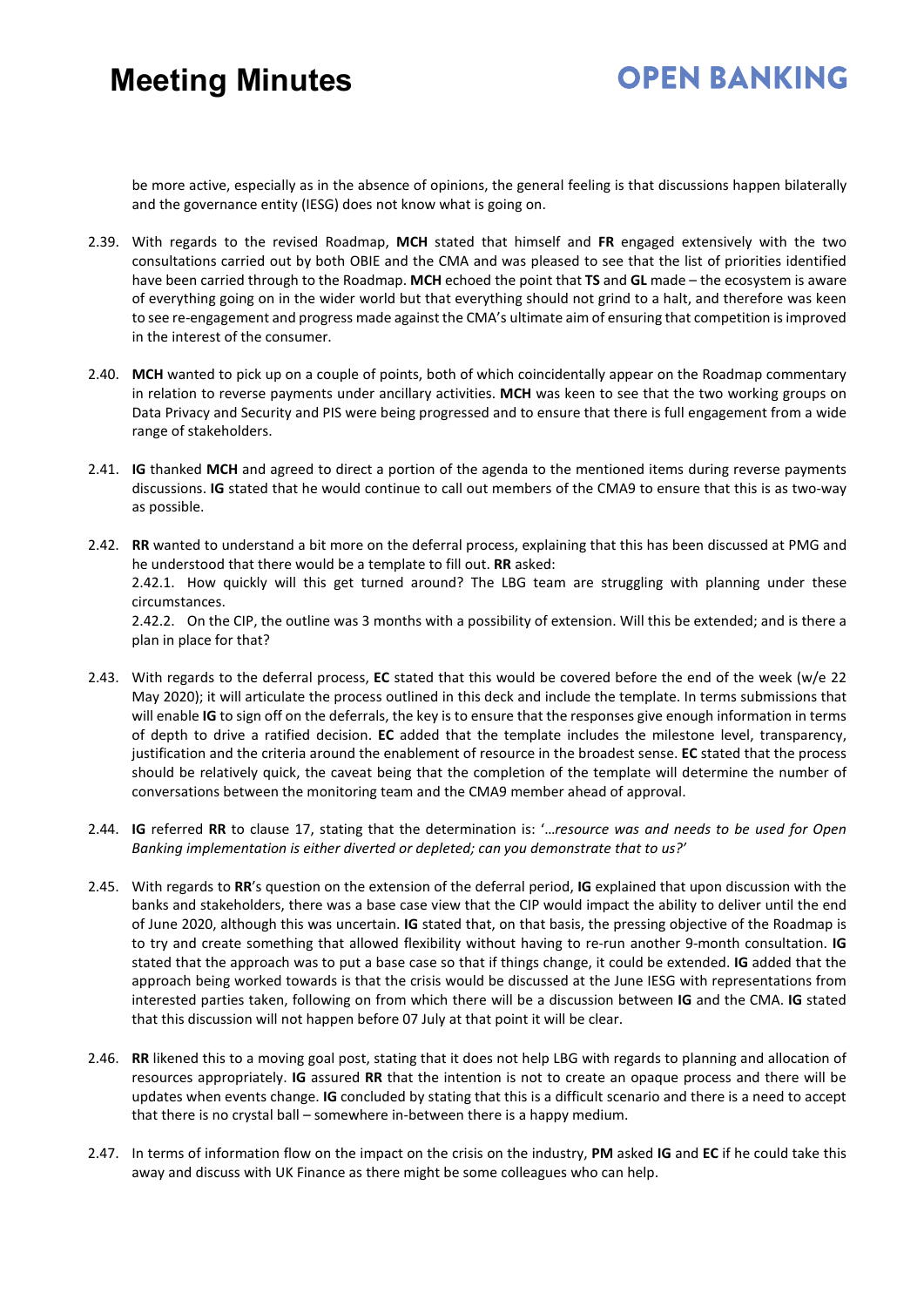2.48. **IG** appreciated the kind offer as the OBIE is relying predominantly on the bilaterals and government bodies who have information from proprietary channels, adding that the ultimate decision will be made by the CMA and he would support. **IG** stated that any information would be helpful. **IG** asked **PM** to have a consideration and let **IG** know how he thinks he could help (this does not necessarily need to be formal).

**OPEN BANKING** 

- 2.49. **IG** thought it would be helpful to spend a few moments on reverse payments. **IG** began by stating that it has been brought up at IESG on a few occasions and one of the reasons is that it is one of the biggest near term deliveries and is therefore on top of the list for the CMA9 and for the non CMA9, it is a critical component of functionality, whilst for others, it unlocks PIS.
- 2.50. **IG** agreed that when it comes to payment, the idea is to get the whole of market (or as close to) solutions to gain critical mass. Given the constraints of the crisis, **IG** stated that Open Banking is trying to keep everyone as lockstep as possible and will make allowances by way of deferrals.
- 2.51. **IG** stated that some IESG members have commented on the fact that there is now a phase 1 (due at the end of June) and phase 2 when it comes to reverse payments, stating that this will further the required work. **IG** explained that the thought was that reverse payments(like all payment initiation services) would be applicable to all payment types, however, as a result of discussions with some institutions there was the realisation that undue emphasis was being placed on payment types that were not material drivers of volume, therefore resulting in less focus and delays on the basic method of payment (FPS). **IG** created that Phase 2 was created to put back some of the other payment types.
- 2.52. **IG** referred to **CA**'s parting comment:

*'…one point under the Roadmap for me is the potential suggestion that the roadmap item for refunds extends to international payments, which we do not believe was covered in the original intent / use case for introducing refunds - as well as being incredibly complex to ensure fair and accurate customer outcomes. Happy to discuss offline but wanted to share as a question. Thanks, Caroline'.*

**IG** stated that **CA** was concerned that international payments was in phase 2. **IG** stated that at the moment, phase 2 is for all payment types; this would be clarified and brought back to IESG members as it is a valuable point for consideration.

- 2.53. In terms of the CMA document, **IG** stated that the CMA placed some obligations relating to reverse payments as follows: *the ICO provides a response with regardsto the integrity of the approach for reverse payment which should be provided prior to launch*. **IG** stated that this is in train but noted that some stakeholders are looking for confirmation ASAP. **IG** was sympathetic to the constraints being worked under and assured IESG members that this is being expedited. **IG** stated that this has been in progress for a couple of weeks as the ICO, like every other organisation is dealing with crisis related activities and it is hard at the moment.
- 2.54. **IG** wanted to clarify from the perspective of the Order, consent is not considered lawful basis for reverse payments. **IG** added that legitimate interest is appropriate, so is legal obligation and there is a choice of lawful basis and some are suited more broadly than others.
- 2.55. **IG** stated that it is crucial not to create customer journeys that make it harder for customers to receive refunds. **IG** stated that this is not in the interest of customers, nor does it run with the principles of the Order of GDPR.
- 2.56. **IG** stated that the standards does not allow for any extra consent steps and this can be found in the CEG. **IG** asked that documentations are read correctly by the banks to ensure that any alternative interpretations are done at the banks own risk.
- 2.57. **IG** made another point around privacy notices. **IG** stated that privacy notices are good places for controllers to meet their transparency requirements under GDPR and can best fit under the Order and PSD2. **IG** asked that these factors should be taken into consideration. **IG** stated that everyone should be trying not to include any customer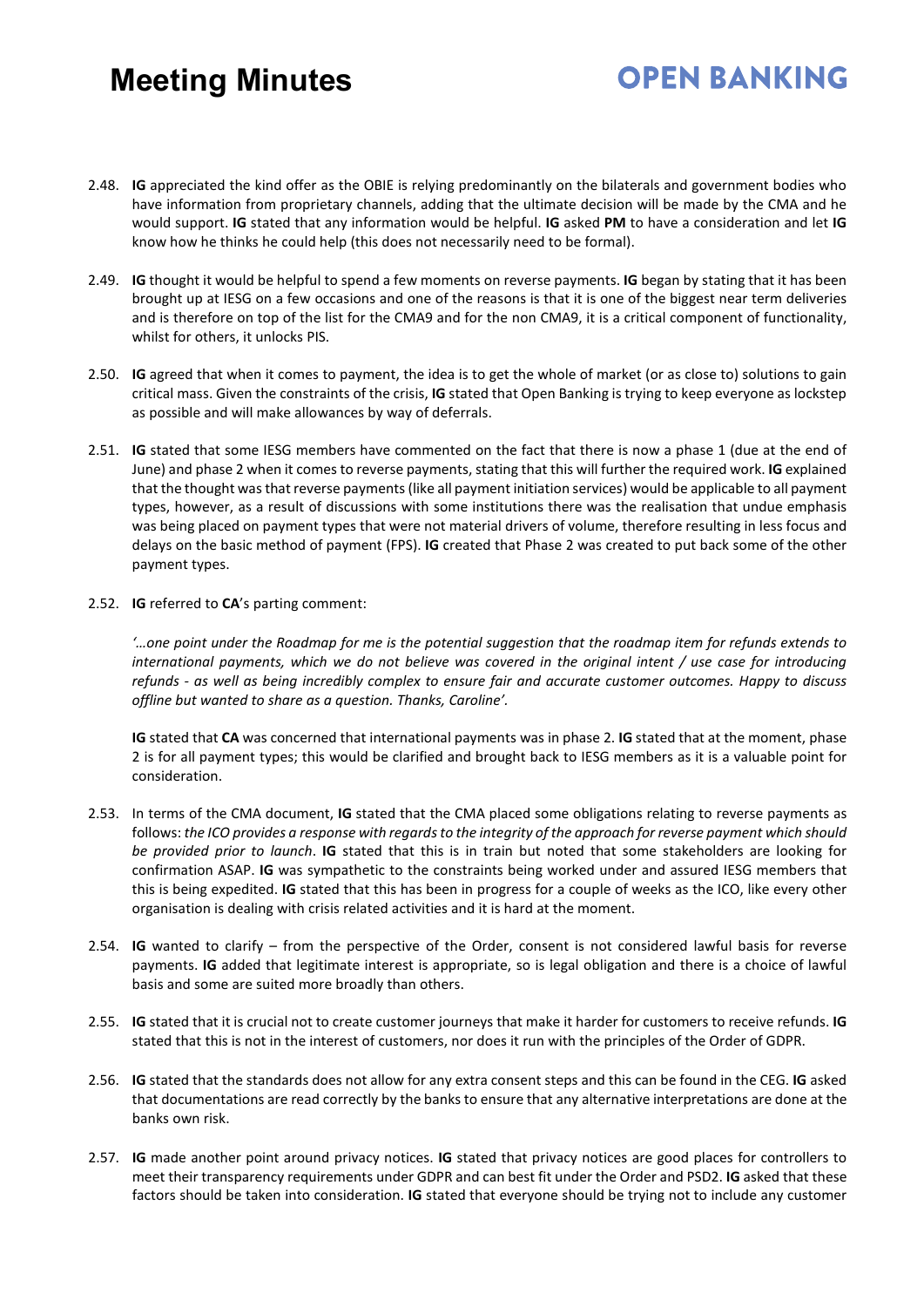### **OPEN BANKING**

friction beyond what is necessary as it really is in the customer interest that they are able to receive refunds. **IG** stated that this is being discussed because in a few bilaterals, consent was being talked about as additional steps in the process and Open Banking has queried whether these are necessary in order to meet best interest of the customer and all the regulatory requirements around.

2.58. For clarity, **IG** talked about other obligations placed on Trustee by the CMA document.

2.58.1. There is a requirement to set up a working group that will consider (for future updates of the standards) any modifications the OBIE team wants to make to improve and increase upon customer protection as relates to TPPs and the ICO have indicated that they are happy to join that working group. 2.58.2. The other obligation is more to do with PIS. The obligation is to work with the PSR in order to form a

working group that will consider customer protections more broadly in PIS and the OBIE would co-chair. Preliminary discussions have been held, scope is yet to be determined but progress has been made. One of the reasons for its complexity is that PSR have their own requirements with regards to furthering customer protection in inter- bank payments and the team are trying to figure out how to mesh those with the requirements under Open Banking which is a subset of all activities that are inter-bank payments.

- 2.59. **IG** stated that he is happy to answer questions.
- 2.60. **DG** asked about the logistics of trying to get the P8 release out for reverse payments by June 2020. **DG** stated that in the absence of clarity from the ICO, it will be hard to sign this off into production.
- 2.61. **IG** agreed that this may not have been fully through, and the bilateral conversations have been filtered up to him. **IG** reassured that he was working on this.
- 2.62. **FR** wanted to an update on how Open Banking is thinking about other Roadmap items around TPP Guidelines / Protection which appear later in the Roadmap. **FR** wanted confirmation that **IG** would be looking at things (consumer protection on PIS, data security, the comment about the potential for a code, a line on TPP protection and the potential for a code) holistically so that there will be a clear sense of what might be needed for AIS and PIS, so as to leverage them for a code.
- 2.63. **IG** thought this was a fair point, adding that from a practical point of view, it will not be that challenging to get the timelines for what looks like these different activities to occur at the same time, the time it takes to set up some working groups will coincide.
- 2.64. **AA** agreed with **IG**'s comments, adding that the same people are working on this so that will ensure that the dots are joined. **AA** added that there are two swim lanes in the plan being put together – PIS (the work being on the PSR) and AIS (the consumer protection piece on the Roadmap).
- 2.65. In setting expectations, **IG** affirmed the need to be respectful about the PSRs requirements with regards to the working group. **IG** stated that this is something that they are driving and upon clarity received regarding their timelines, the whole piece will make more sense.
- 2.66. **FR** had a question for **JVD** from an ICO point of view considering the crisis, will the ICO be able to think about / commit time to thinking about when sector codes (starting with Open Banking) might be introduced. **JVD** stated that given the current situation, even though she does not work in that sector, as far as she is aware this is not a priority at the moment. **FR** asked how this leaves the ecosystem in terms of the Roadmap. **FR** wondered how this would be taken forward. **JVD** was open to someone reaching out to the ICO formally if definite answer is required, but she does not have the information to hand.
- 2.67. **AA** explained that there is no assumption in the Roadmap that it has to be an ICO code. It states that *'…maybe some kind of code may be appropriate* (which might be an OBIE code) *which the TPPs can sign up to*. **IG** stated that even if there is no ICO engagement to the level required, it does not have to be an ICO code – this sits outside of the Roadmap.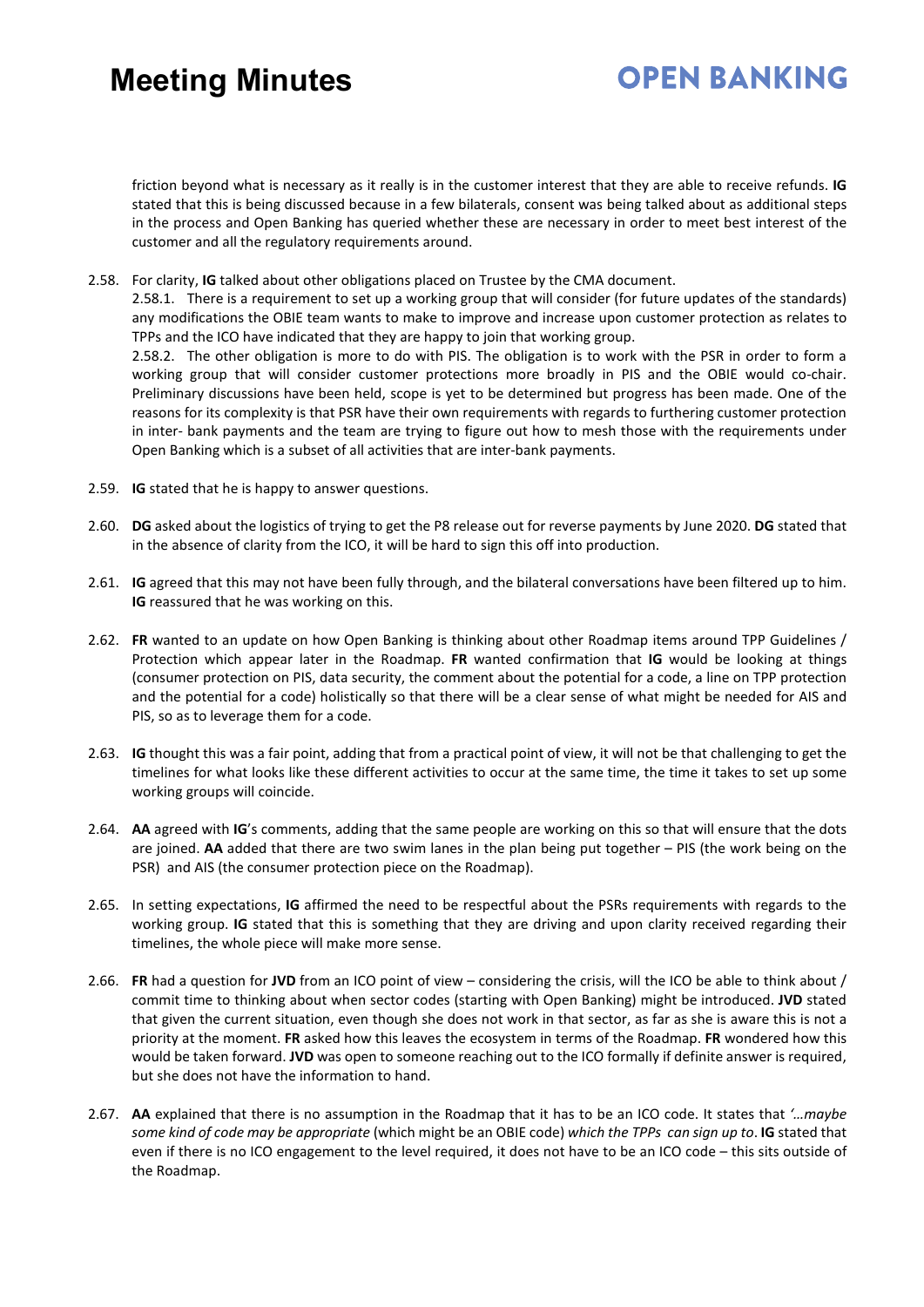#### 2.68. **FR** explained that it is useful to have accreditation from the ICO. **FR** added that the FCA recognises codes and keen to ensure that the team is looking holistically at the potential for a code as a lever for some of the issues around data protection and security; and also to make sure that there are resources in place to ensure that there is no hinderance. **FR** stated that sometimes momentum is lost, therefore it would be good to ensure all options are exhausted.

**OPEN BANKING** 

2.69. **IG** paused for comments.

**IG** referred to **DE**'s comment – *'I tried to ask during the Irish Banks section, but you could not hear me. Can you comment on VRPs, the consideration that is being given to consumer protection within the FCA sandbox, and whether the CMA9 and other stakeholders are contributing to this?'*

- 2.70. **EC** stated that consumer protections were part of the sandbox activity under the FCA sandbox. **EC** added that evidence will be fully collated and discussed more broadly with stakeholders. **IG** stated that the participants in the FCA sandbox are participating from a technical point of view and so are building propositions based on VRP. **IG** added that this consists of approximately five participants (more participants may be welcome), adding that if any of the IESG members want to participate in that sandbox, they are welcome to do so, following on from which it will move on to the consultation part of the Roadmap.
- 2.71. **EC** explained two sides to this.

2.71.1. Contributions in the sandbox are not limited to technical implementations and evaluations from a customer operations point of view, a lot of input from the participants in the evaluation is hard data from parallel implementations around consumer protections.

2.71.2. More input into the process is always welcome, including more data in terms of the way consumers interact and how consumers get challenged on the back of those solutions.

- 2.72. **FR** asked if it possible to get an information session around issues arising on consumer protection. **FR** stated that verbal updates at IESG are helpful but feels like she is missing some of the journey. **FR** asked if the FCA could help.
- 2.73. **CM** stated that at the moment, it is early stages in terms of the propositions that are being tested and the idea is not to raise theoretical issues or risks that have no basis, but to surface real issues in live. **CM** stated that there are mitigations in the design that might reduce potential issues. **CM** added that at some stage between now and October 2020, engagement will be wider when there are more use cases and when there are data points to share.
- 2.74. **IG** invited **FR** to reach out to the team for a discussion, adding that this invitation is open to all IESG members. **CM** added that his team would be reaching out to **FR** and **MCH** on consumer issues and protection side of things before October 2020.
- 2.75. **IG** turned to MC for the sake of inclusion, inviting him to make comments. **MC** echoed points made so far for the items that were well advanced in build and test, good progress is being made despite the crisis and there are a number of challenges for the next  $3 - 6 - 9$  months. When looking at changes to authentication, VRP and even reevaluations of P2, **MC** stated that these are extremely complicated, therefore an early understanding of how to demonstrate the value against the cost and complexity is important. **MC** stated that while the crisis is one thing, a new economic reality looms and the pressures of that is starting to bear down on all organisations. **MC** stated that this means he must be careful with allocation of the resources at his disposal.
- 2.76. **IG** stated that this is a helpful point as it has not been raised before. **IG** stated that one of the things that the CMA and the Trustee were keen to build into the Roadmap is explicit references to assessing proportionality with regards to specific items where they could potentially become big lifts. From memory, **IG** stated that this is a key area associated with some of them, particularly RCA. If there is anything material to do with the RCA, **IG** stated that it would not be for this Roadmap let alone an automatic Roadmap item.